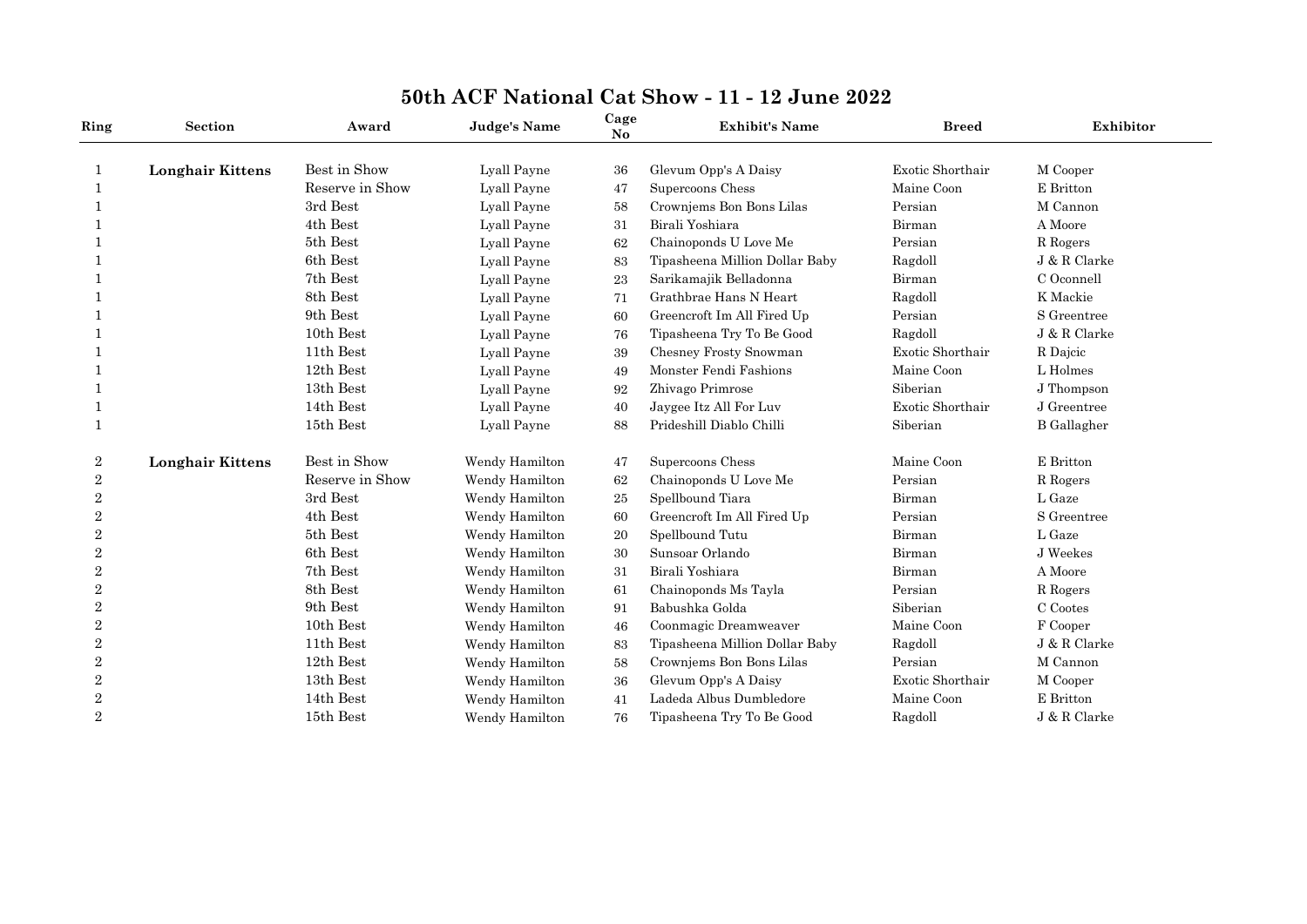| Ring                     | Section                 | Award           | <b>Judge's Name</b> | Cage<br>No | <b>Exhibit's Name</b>          | <b>Breed</b>     | Exhibitor           |
|--------------------------|-------------------------|-----------------|---------------------|------------|--------------------------------|------------------|---------------------|
| 3                        | <b>Longhair Kittens</b> | Best in Show    | Julie Walker        | 59         | Trazarra Here I Am             | Persian          | W Mieglitz          |
| 3                        |                         | Reserve in Show | Julie Walker        | 47         | Supercoons Chess               | Maine Coon       | E Britton           |
| 3                        |                         | 3rd Best        | Julie Walker        | 52         | Greencroft Shakn Things Up     | Persian          | S Greentree         |
| 3                        |                         | 4th Best        | Julie Walker        | 83         | Tipasheena Million Dollar Baby | Ragdoll          | J & R Clarke        |
| 3                        |                         | 5th Best        | Julie Walker        | 91         | Babushka Golda                 | Siberian         | C Cootes            |
| 3                        |                         | 6th Best        | Julie Walker        | 39         | Chesney Frosty Snowman         | Exotic Shorthair | R Dajcic            |
| 3                        |                         | 7th Best        | Julie Walker        | 88         | Prideshill Diablo Chilli       | Siberian         | <b>B</b> Gallagher  |
| 3                        |                         | 8th Best        | Julie Walker        | 20         | Spellbound Tutu                | Birman           | L Gaze              |
| 3                        |                         | 9th Best        | Julie Walker        | 44         | Cadillaccats Ace               | Maine Coon       | W Bray              |
| 3                        |                         | 10th Best       | Julie Walker        | 31         | Birali Yoshiara                | Birman           | A Moore             |
| 3                        |                         | 11th Best       | Julie Walker        | 75         | Grathbrae Mr Murphy            | Ragdoll          | N Topham            |
| 3                        |                         | 12th Best       | Julie Walker        | 34         | Chainoponds Smoken Diva        | Exotic Shorthair | $\mathcal R$ Rogers |
| 3                        |                         | 13th Best       | Julie Walker        | 93         | Tyumen Indiana Jones           | Siberian         | T Stewart           |
| 3                        |                         | 14th Best       | Julie Walker        | 99         | Ozturk Freestylynn             | Turkish Van      | M F Pilkington      |
| 3                        |                         | 15th Best       | Julie Walker        | 67         | Jipsiglenn One Night In Dubai  | Ragdoll          | K Mackie            |
| 4                        | <b>Longhair Kittens</b> | Best in Show    | Vickie Shields      | 90         | Kamaria Blue Diamond           | Siberian         | M West              |
| 4                        |                         | Reserve in Show | Vickie Shields      | 88         | Prideshill Diablo Chilli       | Siberian         | <b>B</b> Gallagher  |
|                          |                         | 3rd Best        | Vickie Shields      | 41         | Ladeda Albus Dumbledore        | Maine Coon       | E Britton           |
|                          |                         | 4th Best        | Vickie Shields      | 91         | Babushka Golda                 | Siberian         | C Cootes            |
|                          |                         | 5th Best        | Vickie Shields      | 58         | Crowniems Bon Bons Lilas       | Persian          | M Cannon            |
|                          |                         | 6th Best        | Vickie Shields      | 20         | Spellbound Tutu                | Birman           | L Gaze              |
|                          |                         | 7th Best        | Vickie Shields      | 36         | Glevum Opp's A Daisy           | Exotic Shorthair | M Cooper            |
|                          |                         | 8th Best        | Vickie Shields      | 99         | Ozturk Freestylynn             | Turkish Van      | M F Pilkington      |
|                          |                         | 9th Best        | Vickie Shields      | 21         | Birali Zabrina                 | Birman           | L Stabe             |
|                          |                         | 10th Best       | Vickie Shields      | 84         | Waggy Takoyaki                 | Ragdoll          | M Waghorn           |
|                          |                         | 11th Best       | Vickie Shields      | 50         | Monster Angeline               | Maine Coon       | W Bray              |
|                          |                         | 12th Best       | Vickie Shields      | 94         | Chaynikoty Never Seen The Rain | Siberian         | M West              |
|                          |                         | 13th Best       | Vickie Shields      | 89         | Kamaria Black Sapphire         | Siberian         | M West              |
|                          |                         | 14th Best       | Vickie Shields      | 39         | Chesney Frosty Snowman         | Exotic Shorthair | R Dajcic            |
| $\overline{\mathcal{A}}$ |                         | 15th Best       | Vickie Shields      | 45         | Supercoons Monopoly            | Maine Coon       | L Van Zyl           |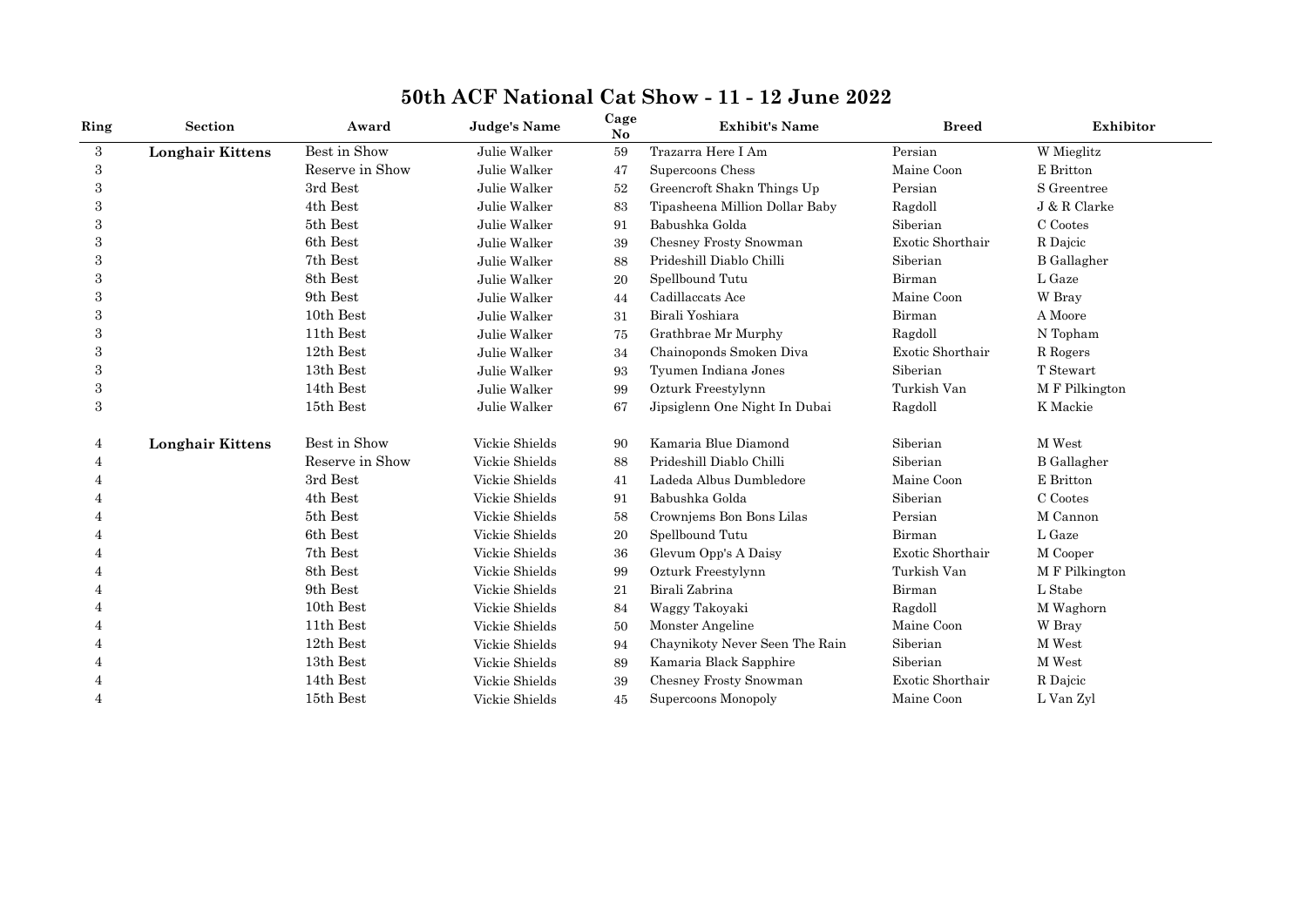| Ring | <b>Section</b>          | Award           | <b>Judge's Name</b> | Cage<br>No | <b>Exhibit's Name</b>          | <b>Breed</b>     | Exhibitor          |
|------|-------------------------|-----------------|---------------------|------------|--------------------------------|------------------|--------------------|
| 5    | <b>Longhair Kittens</b> | Best in Show    | Marg Harris         | 47         | Supercoons Chess               | Maine Coon       | E Britton          |
| 5    |                         | Reserve in Show | Marg Harris         | 83         | Tipasheena Million Dollar Baby | Ragdoll          | J & R Clarke       |
| 5    |                         | 3rd Best        | Marg Harris         | 62         | Chainoponds U Love Me          | Persian          | R Rogers           |
| 5    |                         | 4th Best        | Marg Harris         | 25         | Spellbound Tiara               | Birman           | L Gaze             |
| 5    |                         | 5th Best        | Marg Harris         | 46         | Coonmagic Dreamweaver          | Maine Coon       | F Cooper           |
| 5    |                         | 6th Best        | Marg Harris         | 76         | Tipasheena Try To Be Good      | Ragdoll          | J & R Clarke       |
| 5    |                         | 7th Best        | Marg Harris         | 61         | Chainoponds Ms Tayla           | Persian          | R Rogers           |
| 5    |                         | 8th Best        | Marg Harris         | 20         | Spellbound Tutu                | Birman           | L Gaze             |
| 5    |                         | 9th Best        | Marg Harris         | 44         | Cadillaccats Ace               | Maine Coon       | W Bray             |
| 5    |                         | 10th Best       | Marg Harris         | 85         | Fairydoll Believe In Heart     | Ragdoll          | W Chen             |
| 5    |                         | 11th Best       | Marg Harris         | 88         | Prideshill Diablo Chilli       | Siberian         | <b>B</b> Gallagher |
| 5    |                         | 12th Best       | Marg Harris         | 23         | Sarikamajik Belladonna         | Birman           | C Oconnell         |
| 5    |                         | 13th Best       | Marg Harris         | 92         | Zhivago Primrose               | Siberian         | J Thompson         |
| 5    |                         | 14th Best       | Marg Harris         | 72         | Crossfire Olliver Twist        | Ragdoll          | J Hayton           |
| 5    |                         | 15th Best       | Marg Harris         | 36         | Glevum Opp's A Daisy           | Exotic Shorthair | M Cooper           |
| 6    | <b>Longhair Kittens</b> | Best in Show    | Marie Mahoney       | 62         | Chainoponds U Love Me          | Persian          | R Rogers           |
| 6    |                         | Reserve in Show | Marie Mahoney       | 47         | Supercoons Chess               | Maine Coon       | E Britton          |
| 6    |                         | 3rd Best        | Marie Mahoney       | 20         | Spellbound Tutu                | Birman           | L Gaze             |
| 6    |                         | 4th Best        | Marie Mahoney       | 76         | Tipasheena Try To Be Good      | Ragdoll          | J & R Clarke       |
|      |                         | 5th Best        | Marie Mahoney       | 97         | Pousspouss Katusha             | Siberian         | L Akkari           |
| 6    |                         | 6th Best        | Marie Mahoney       | 60         | Greencroft Im All Fired Up     | Persian          | S Greentree        |
| 6    |                         | 7th Best        | Marie Mahoney       | 83         | Tipasheena Million Dollar Baby | Ragdoll          | J & R Clarke       |
| 6    |                         | 8th Best        | Marie Mahoney       | 31         | Birali Yoshiara                | Birman           | A Moore            |
| 6    |                         | 9th Best        | Marie Mahoney       | 44         | Cadillaccats Ace               | Maine Coon       | W Bray             |
|      |                         | 10th Best       | Marie Mahoney       | 58         | Crownjems Bon Bons Lilas       | Persian          | M Cannon           |
| 6    |                         | 11th Best       | Marie Mahoney       | 36         | Glevum Opp's A Daisy           | Exotic Shorthair | M Cooper           |
| 6    |                         | 12th Best       | Marie Mahoney       | 99         | Ozturk Freestylynn             | Turkish Van      | M F Pilkington     |
| 6    |                         | 13th Best       | Marie Mahoney       | 71         | Grathbrae Hans N Heart         | Ragdoll          | K Mackie           |
| 6    |                         | 14th Best       | Marie Mahoney       | 88         | Prideshill Diablo Chilli       | Siberian         | <b>B</b> Gallagher |
| 6    |                         | 15th Best       | Marie Mahoney       | 25         | Spellbound Tiara               | Birman           | L Gaze             |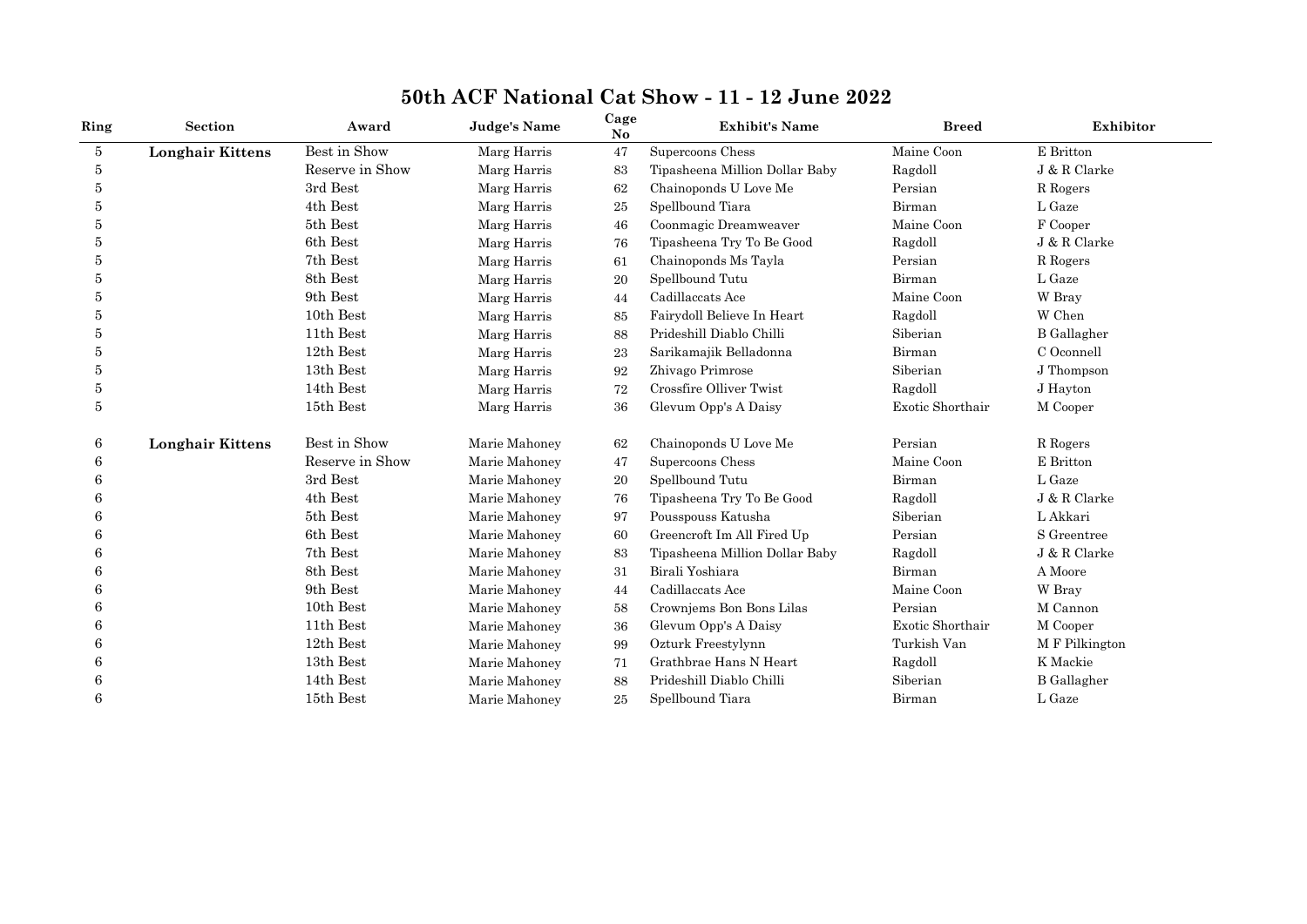| Ring           | <b>Section</b>              | Award           | <b>Judge's Name</b> | Cage<br>No | <b>Exhibit's Name</b>               | <b>Breed</b>     | Exhibitor              |
|----------------|-----------------------------|-----------------|---------------------|------------|-------------------------------------|------------------|------------------------|
| $\mathbf{1}$   | <b>Longhair Entire Cats</b> | Best in Show    | Vickie Shields      | 113        | Coonmagic Gaston                    | Maine Coon       | K Mattock              |
| $\mathbf 1$    |                             | Reserve in Show | Vickie Shields      | 111        | D'Den Lover Play With Fire          | Exotic Shorthair | J Greentree            |
| 1              |                             | 3rd Best        | Vickie Shields      | 145        | Ziven Vistula*PL of Zhivago         | Siberian         | J Thomson              |
|                |                             | 4th Best        | Vickie Shields      | 104        | Nicsha Divani                       | Birman           | M Mahoney              |
|                |                             | 5th Best        | Vickie Shields      | 110        | Twomor Darci Be Good 4 Us           | Exotic Shorthair | D & T Morrison         |
|                |                             | 6th Best        | Vickie Shields      | 135        | <b>Wroxton Lord Atticus</b>         | Ragdoll          | K Johnston             |
|                |                             | 7th Best        | Vickie Shields      | 106        | <b>Eyecandy Sir Atticus</b>         | Birman           | L Adams                |
|                |                             | 8th Best        | Vickie Shields      | 122        | Dandy Dynasty Major                 | Persian          | M Cannon               |
|                |                             | 9th Best        | Vickie Shields      | 116        | Supercoons Wolverine                | Maine Coon       | S Booyse               |
|                |                             | 10th Best       | Vickie Shields      | 112        | Jaygee Bust A Move                  | Exotic Shorthair | J Foster               |
|                |                             | 11th Best       | Vickie Shields      | 149        | Chaynikoty Just Like Fire           | Siberian         | T Stewart              |
|                |                             | 12th Best       | Vickie Shields      | 124        | Shaowmere Dream Keeper              | Persian          | R Dajcic               |
|                |                             | 13th Best       | Vickie Shields      | 108        | Stenmah Fiesty Fiona                | Birman           | $\mathrm C$ Maher      |
|                |                             | 14th Best       | Vickie Shields      | 148        | Prideshill Pepper                   | Siberian         | <b>B</b> Gallagher     |
| $\mathbf{1}$   |                             | 15th Best       | Vickie Shields      | 146        | Miakoschka Kazzimir                 | Siberian         | M Mahoney              |
| 2              | <b>Longhair Entire Cats</b> | Best in Show    | Marg Harris         | 111        | D'Den Lover Play With Fire          | Exotic Shorthair | J Greentree            |
| $\overline{2}$ |                             | Reserve in Show | Marg Harris         | 109        | <b>Brincat The Devine Miss Blue</b> | Birman           | L Debrincat            |
| $\overline{2}$ |                             | 3rd Best        | Marg Harris         | 119        | Neva Angels Jenny Walker Of Zhivago | Neva Masquerade  | J Thomson              |
| $\overline{2}$ |                             | 4th Best        | Marg Harris         | 102        | Spellbound Dakota                   | Birman           | L Gaze                 |
| $\overline{2}$ |                             | 5th Best        | Marg Harris         | 144        | Artekatz Rolex Daytona              | Siberian         | J Thomson              |
| $\overline{2}$ |                             | 6th Best        | Marg Harris         | 113        | Coonmagic Gaston                    | Maine Coon       | K Mattock              |
| $\overline{2}$ |                             | 7th Best        | Marg Harris         | 120        | Karahaven Blue Botticelli           | Persian          | D & T Morrison         |
| $\overline{2}$ |                             | 8th Best        | Marg Harris         | 124        | Shaowmere Dream Keeper              | Persian          | R Dajcic               |
| $\overline{2}$ |                             | 9th Best        | Marg Harris         | 150        | Zhivago Madonna                     | Siberian         | J Thomson              |
| $\overline{2}$ |                             | 10th Best       | Marg Harris         | 149        | Chaynikoty Just Like Fire           | Siberian         | T Stewart              |
| $\overline{2}$ |                             | 11th Best       | Marg Harris         | 104        | Nicsha Divani                       | Birman           | M Mahoney              |
| $\overline{2}$ |                             | 12th Best       | Marg Harris         | 139        | Tipasheena Dressed For Success      | Ragdoll          | J & R Clarke           |
| $\overline{2}$ |                             | 13th Best       | Marg Harris         | 116        | Supercoons Wolverine                | Maine Coon       | S Booyse               |
| $\overline{2}$ |                             | 14th Best       | Marg Harris         | 106        | <b>Eyecandy Sir Atticus</b>         | Birman           | L Adams                |
| $\overline{2}$ |                             | 15th Best       | Marg Harris         | 156        | Vanstar Sweet Surrender             | Turkish Van      | BJ Roberts & IW Honour |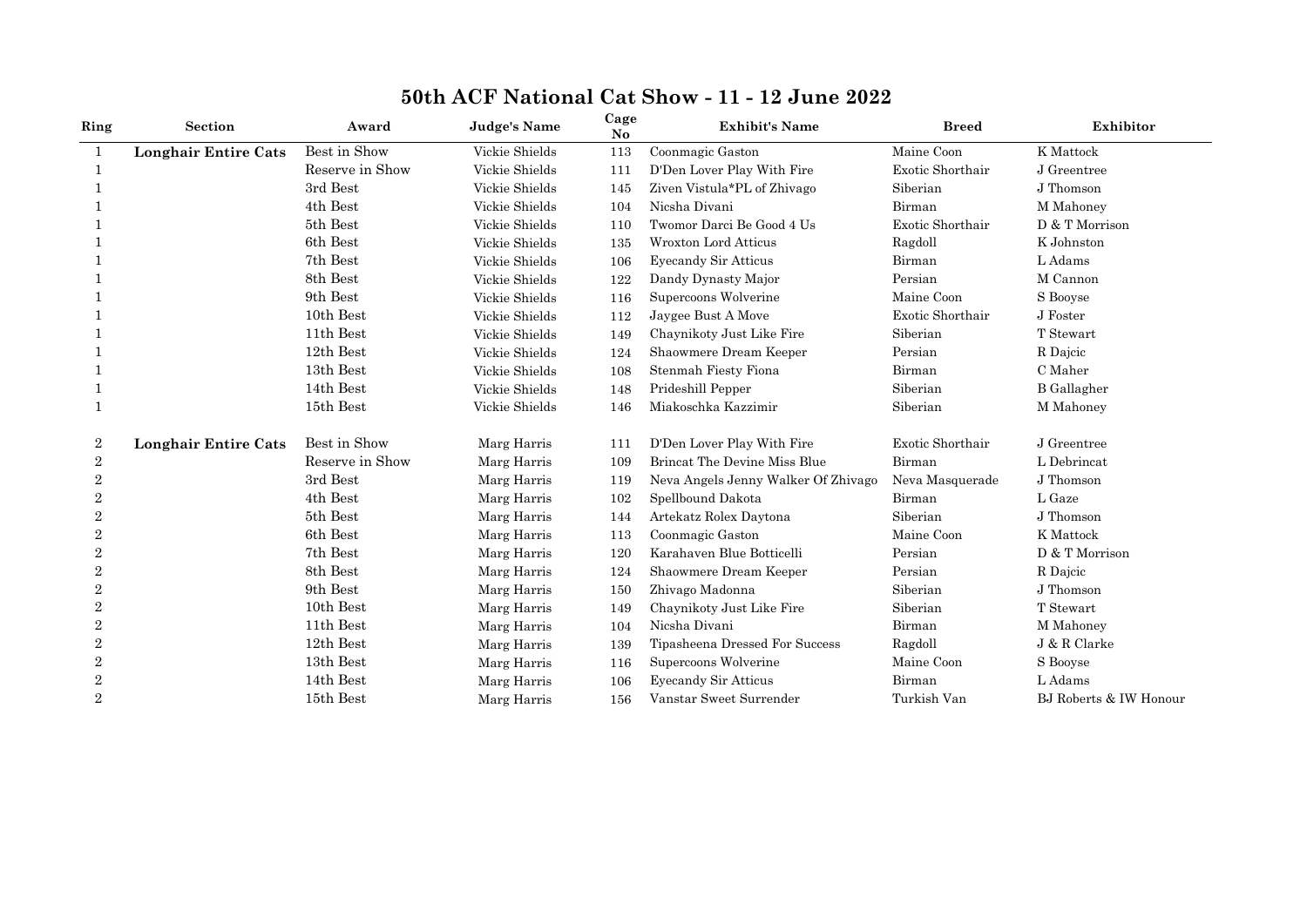| Ring | <b>Section</b>              | Award           | <b>Judge's Name</b> | Cage<br>No | <b>Exhibit's Name</b>               | <b>Breed</b>     | Exhibitor              |
|------|-----------------------------|-----------------|---------------------|------------|-------------------------------------|------------------|------------------------|
| 3    | <b>Longhair Entire Cats</b> | Best in Show    | Marie Mahoney       | 116        | Supercoons Wolverine                | Maine Coon       | S Booyse               |
| 3    |                             | Reserve in Show | Marie Mahoney       | 107        | Spellbound Chantilly Lace           | Birman           | L Gaze                 |
| 3    |                             | 3rd Best        | Marie Mahoney       | 149        | Chaynikoty Just Like Fire           | Siberian         | T Stewart              |
| 3    |                             | 4th Best        | Marie Mahoney       | 142        | HU*Wabi-Sabi Rome                   | Ragdoll          | N Li                   |
| 3    |                             | 5th Best        | Marie Mahoney       | 120        | Karahaven Blue Botticelli           | Persian          | D & T Morrison         |
| 3    |                             | 6th Best        | Marie Mahoney       | 111        | D'Den Lover Play With Fire          | Exotic Shorthair | J Greentree            |
| 3    |                             | 7th Best        | Marie Mahoney       | 115        | Fidelis Bumblebee                   | Maine Coon       | T Lamb                 |
| 3    |                             | 8th Best        | Marie Mahoney       | 109        | <b>Brincat The Devine Miss Blue</b> | Birman           | L Debrincat            |
| 3    |                             | 9th Best        | Marie Mahoney       | 121        | Shawtop Comeback King               | Persian          | T Rushton              |
|      |                             | 10th Best       | Marie Mahoney       | 148        | Prideshill Pepper                   | Siberian         | <b>B</b> Gallagher     |
| 3    |                             | 11th Best       | Marie Mahoney       | 139        | Tipasheena Dressed For Success      | Ragdoll          | J & R Clarke           |
| 3    |                             | 12th Best       | Marie Mahoney       | 102        | Spellbound Dakota                   | Birman           | L Gaze                 |
| 3    |                             | 13th Best       | Marie Mahoney       | 137        | Fairydoll Xtra Yummy                | Ragdoll          | W Chen                 |
| 3    |                             | 14th Best       | Marie Mahoney       | 110        | Twomor Darci Be Good 4 Us           | Exotic Shorthair | D & T Morrison         |
| 3    |                             | 15th Best       | Marie Mahoney       | 156        | Vanstar Sweet Surrender             | Turkish Van      | BJ Roberts & IW Honour |
| 4    | <b>Longhair Entire Cats</b> | Best in Show    | Lyall Payne         | 130        | Tipasheena Chiaki Nanami            | Ragdoll          | J & R Clarke           |
| 4    |                             | Reserve in Show | Lyall Payne         | 113        | Coonmagic Gaston                    | Maine Coon       | K Mattock              |
|      |                             | 3rd Best        | Lyall Payne         | 131        | <b>Ddlionsdolls Bowen</b>           | Ragdoll          | ${\rm N\,Li}$          |
|      |                             | 4th Best        | Lyall Payne         | 102        | Spellbound Dakota                   | Birman           | L Gaze                 |
| 4    |                             | 5th Best        | Lyall Payne         | 149        | Chaynikoty Just Like Fire           | Siberian         | T Stewart              |
|      |                             | 6th Best        | Lyall Payne         | 104        | Nicsha Divani                       | Birman           | M Mahoney              |
| Δ    |                             | 7th Best        | Lyall Payne         | 151        | Vanwillow Winter Wonder Beau        | Turkish Van      | M Sung                 |
| 4    |                             | 8th Best        | Lyall Payne         | 116        | Supercoons Wolverine                | Maine Coon       | S Booyse               |
| 4    |                             | 9th Best        | Lyall Payne         | 145        | Ziven Vistula*PL of Zhivago         | Siberian         | J Thomson              |
| 4    |                             | 10th Best       | Lyall Payne         | 139        | Tipasheena Dressed For Success      | Ragdoll          | J & R Clarke           |
|      |                             | 11th Best       | Lyall Payne         | 155        | Vanwillow Lidwina Wonder            | Turkish Van      | BJ Roberts & IW Honour |
| 4    |                             | 12th Best       | Lyall Payne         | 120        | Karahaven Blue Botticelli           | Persian          | D & T Morrison         |
| 4    |                             | 13th Best       | Lyall Payne         | 117        | Neva Angels Factor X Of Zhivago     | Neve Masquerade  | J Thomson              |
|      |                             | 14th Best       | Lyall Payne         | 121        | Shawtop Comeback King               | Persian          | T Rushton              |
| 4    |                             | 15th Best       | Lyall Payne         | 154        | Vanwillow Wo Shasti Wonder          | Turkish Van      | BJ Roberts & IW Honour |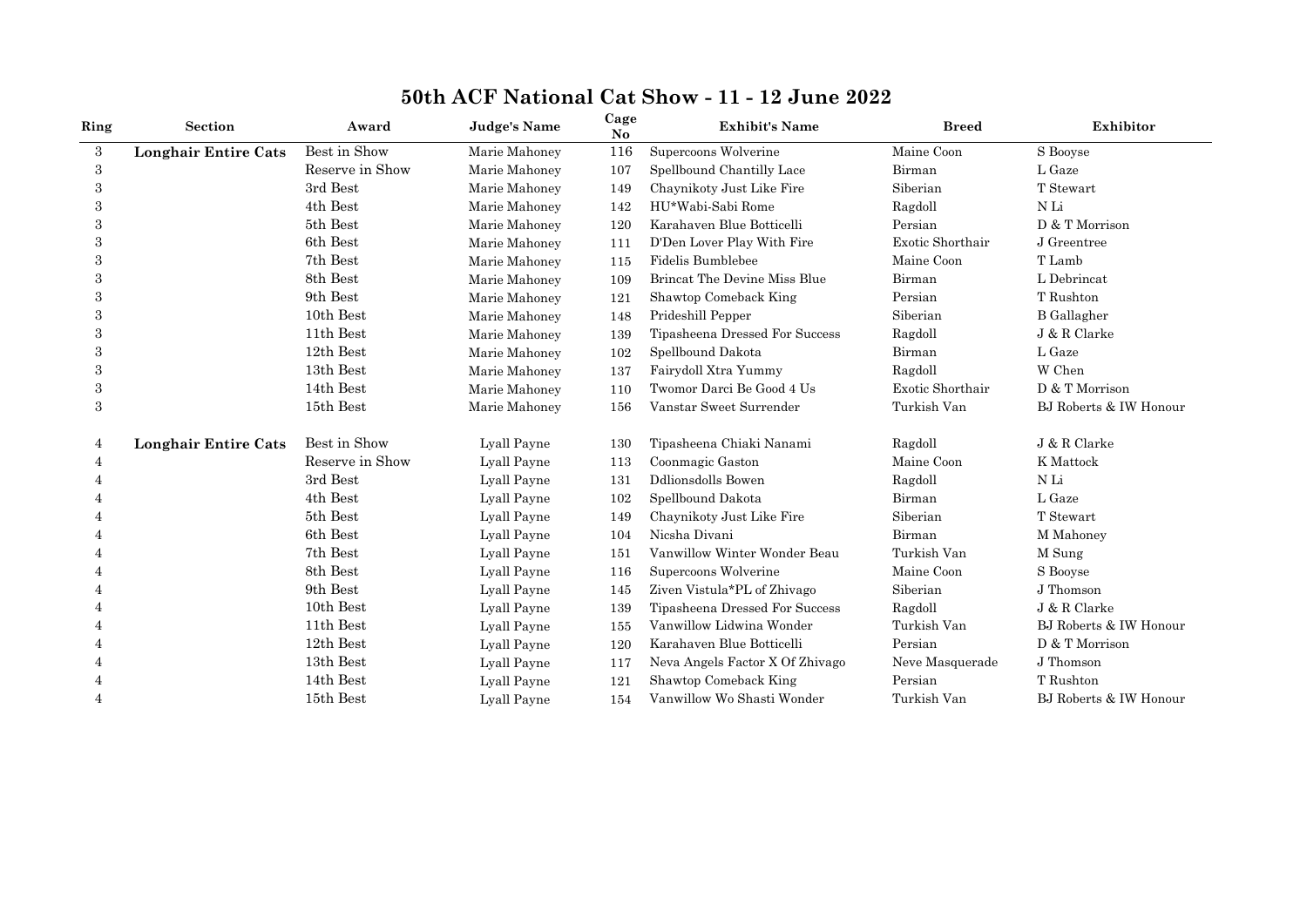| Ring | Section                     | Award           | Judge's Name   | Cage<br>N <sub>o</sub> | <b>Exhibit's Name</b>               | <b>Breed</b>     | Exhibitor              |
|------|-----------------------------|-----------------|----------------|------------------------|-------------------------------------|------------------|------------------------|
| 5    | <b>Longhair Entire Cats</b> | Best in Show    | Wendy Hamilton | 137                    | Fairydoll Xtra Yummy                | Ragdoll          | W Chen                 |
| 5    |                             | Reserve in Show | Wendy Hamilton | 104                    | Nicsha Divani                       | Birman           | M Mahoney              |
| 5    |                             | 3rd Best        | Wendy Hamilton | 144                    | Artekatz Rolex Daytona              | Siberian         | J Thomson              |
| 5    |                             | 4th Best        | Wendy Hamilton | 107                    | Spellbound Chantilly Lace           | Birman           | L Gaze                 |
| 5    |                             | 5th Best        | Wendy Hamilton | 149                    | Chaynikoty Just Like Fire           | Siberian         | T Stewart              |
| 5    |                             | 6th Best        | Wendy Hamilton | 154                    | Vanwillow Wo Shasti Wonder          | Turkish Van      | BJ Roberts & IW Honour |
| 5    |                             | 7th Best        | Wendy Hamilton | 106                    | <b>Eyecandy Sir Atticus</b>         | Birman           | L Adams                |
| 5    |                             | 8th Best        | Wendy Hamilton | 140                    | Ddlionsdolls Miumiu                 | Ragdoll          | N Li                   |
| 5    |                             | 9th Best        | Wendy Hamilton | 116                    | Supercoons Wolverine                | Maine Coon       | S Booyse               |
| 5    |                             | 10th Best       | Wendy Hamilton | 111                    | D'Den Lover Play With Fire          | Exotic Shorthair | J Greentree            |
| 5    |                             | 11th Best       | Wendy Hamilton | 102                    | Spellbound Dakota                   | Birman           | L Gaze                 |
| 5    |                             | 12th Best       | Wendy Hamilton | 135                    | <b>Wroxton Lord Atticus</b>         | Ragdoll          | K Johnston             |
| 5    |                             | 13th Best       | Wendy Hamilton | 113                    | Coonmagic Gaston                    | Maine Coon       | K Mattock              |
| 5    |                             | 14th Best       | Wendy Hamilton | 130                    | Tipasheena Chiaki Nanami            | Ragdoll          | J & R Clarke           |
| 5    |                             | 15th Best       | Wendy Hamilton | 124                    | Shaowmere Dream Keeper              | Persian          | R Dajcic               |
| 6    | <b>Longhair Entire Cats</b> | Best in Show    | Julie Walker   | 121                    | Shawtop Comeback King               | Persian          | T Rushton              |
| 6    |                             | Reserve in Show | Julie Walker   | 150                    | Zhivago Madonna                     | Siberian         | J Thomson              |
| 6    |                             | 3rd Best        | Julie Walker   | 156                    | Vanstar Sweet Surrender             | Turkish Van      | BJ Roberts & IW Honour |
| 6    |                             | 4th Best        | Julie Walker   | 140                    | Ddlionsdolls Miumiu                 | Ragdoll          | N Li                   |
| 6    |                             | 5th Best        | Julie Walker   | 100                    | Eldorato Darcy                      | Birman           | L Freemann             |
| 6    |                             | 6th Best        | Julie Walker   | 110                    | Twomor Darci Be Good 4 Us           | Exotic Shorthair | D & T Morrison         |
| 6    |                             | 7th Best        | Julie Walker   | 116                    | Supercoons Wolverine                | Maine Coon       | S Booyse               |
| 6    |                             | 8th Best        | Julie Walker   | 119                    | Neva Angels Jenny Walker Of Zhivago | Neva Masquerade  | J Thomson              |
| 6    |                             | 9th Best        | Julie Walker   | 120                    | Karahaven Blue Botticelli           | Persian          | D & T Morrison         |
| 6    |                             | 10th Best       | Julie Walker   | 131                    | <b>Ddlionsdolls Bowen</b>           | Ragdoll          | N Li                   |
|      |                             | 11th Best       | Julie Walker   | 111                    | D'Den Lover Play With Fire          | Exotic Shorthair | J Greentree            |
| 6    |                             | 12th Best       | Julie Walker   | 113                    | Coonmagic Gaston                    | Maine Coon       | K Mattock              |
| 6    |                             | 13th Best       | Julie Walker   | 102                    | Spellbound Dakota                   | Birman           | L Gaze                 |
| 6    |                             | 14th Best       | Julie Walker   | 153                    | Yenicizgi Pasha                     | Turkish Van      | BJ Roberts & IW Honour |
| 6    |                             | 15th Best       | Julie Walker   | 145                    | Ziven Vistula*PL of Zhivago         | Siberian         | J Thomson              |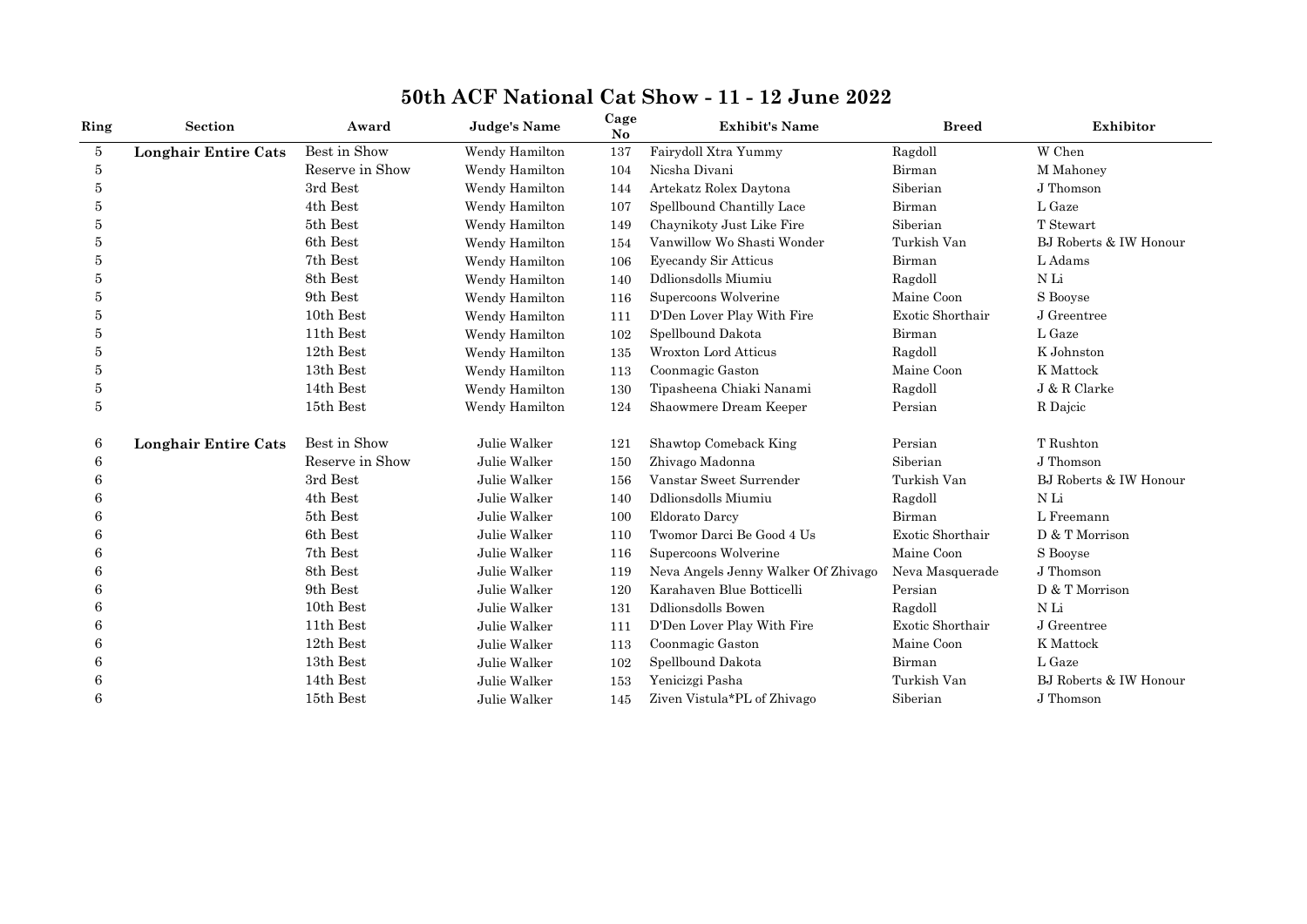| Ring             | Section                      | Award            | <b>Judge's Name</b> | Cage<br>No | <b>Exhibit's Name</b>       | <b>Breed</b>         | Exhibitor    |
|------------------|------------------------------|------------------|---------------------|------------|-----------------------------|----------------------|--------------|
| 1                | <b>Longhair Desexed Cats</b> | Best in Show     | Vickie Shields      | 175        | Guysndolls Aksel            | Norwegian Forest Cat | P Sperduty   |
| -1               |                              | Reserve in Show  | Vickie Shields      | 187        | Babuschka Zeus              | Siberian             | T Stewart    |
|                  |                              | 3rd Best         | Vickie Shields      | 189        | Babuschka Avalon            | Siberian             | G Ransom     |
|                  |                              | 4th Best         | Vickie Shields      | 177        | Shawtop Too Hot             | Persian              | H Jones      |
|                  |                              | 5th Best         | Vickie Shields      | 178        | Loveuforever Theodore       | Ragdoll              | N Topham     |
|                  |                              | 6th Best         | Vickie Shields      | 188        | Zhivago Jojo                | Siberian             | T Kerns      |
|                  |                              | 7th Best         | Vickie Shields      | 182        | Amjance Mustang Sally       | Ragdoll              | A Kathage    |
|                  |                              | 8th Best         | Vickie Shields      | 184        | Amjance Michelangelo        | Ragdoll              | L Rhyne      |
|                  |                              | 9th Best         | Vickie Shields      | 186        | Feliks Edgley               | Siberian             | R Edgley     |
|                  |                              | $10th$ Best $\,$ | Vickie Shields      | 180        | Raggysandme Charmed One     | Ragdoll              | C O'Connell  |
| $\boldsymbol{2}$ | <b>Longhair Desexed Cats</b> | Best in Show     | Marg Harris         | 175        | Guysndolls Aksel            | Norwegian Forest Cat | P Sperduty   |
| $\overline{2}$   |                              | Reserve in Show  | Marg Harris         | 187        | Babuschka Zeus              | Siberian             | T Stewart    |
| $\overline{2}$   |                              | 3rd Best         | Marg Harris         | 165        | Fidelis Drops Of Jupiter    | Maine Coon           | T Crocker    |
| $\overline{2}$   |                              | 4th Best         | Marg Harris         | 157        | Hoshiko Mister Spock        | Birman               | K Fallon     |
| $\overline{2}$   |                              | 5th Best         | Marg Harris         | 170        | Coonmagic Yosemite Sam      | Maine Coon           | H Gordon     |
| $\overline{2}$   |                              | 6th Best         | Marg Harris         | 177        | Shawtop Too Hot             | Persian              | H Jones      |
| 2                |                              | 7th Best         | Marg Harris         | 190        | Zhivago Lady Sumfin Special | Siberian             | J Thomson    |
| $\mathbf{2}$     |                              | 8th Best         | Marg Harris         | 185        | Softnsweet Chevy            | Ragdoll              | S Shoring    |
| $\,2$            |                              | 9th Best         | Marg Harris         | 176        | Guysndolls Burning Love     | Norwegian Forest Cat | P Sperduty   |
| $\overline{2}$   |                              | 10th Best        | Marg Harris         | 178        | Loveuforever Theodore       | Ragdoll              | N Topham     |
| 3                | <b>Longhair Desexed Cats</b> | Best in Show     | Marie Mahoney       | 173        | Fidelis The Magistrate      | Maine Coon           | D Hall       |
| $\,3$            |                              | Reserve in Show  | Marie Mahoney       | 189        | Babuschka Avalon            | Siberian             | G Ransom     |
| 3                |                              | 3rd Best         | Marie Mahoney       | 185        | Softnsweet Chevy            | Ragdoll              | S Shoring    |
| 3                |                              | 4th Best         | Marie Mahoney       | 175        | Guysndolls Aksel            | Norwegian Forest Cat | P Sperduty   |
| 3                |                              | 5th Best         | Marie Mahoney       | 177        | Shawtop Too Hot             | Persian              | H Jones      |
| 3                |                              | 6th Best         | Marie Mahoney       | 157        | Hoshiko Mister Spock        | Birman               | K Fallon     |
| 3                |                              | 7th Best         | Marie Mahoney       | 163        | Glevum Constantine          | Exotic Shorthair     | M Cooper     |
| 3                |                              | 8th Best         | Marie Mahoney       | 187        | Babuschka Zeus              | Siberian             | T Stewart    |
| 3                |                              | 9th Best         | Marie Mahoney       | 160        | Feanor Red Arrow            | Birman               | J Sandercock |
| 3                |                              | 10th Best        | Marie Mahoney       | 183        | Xoxo Kismet Hugs            | Ragdoll              | K Petri      |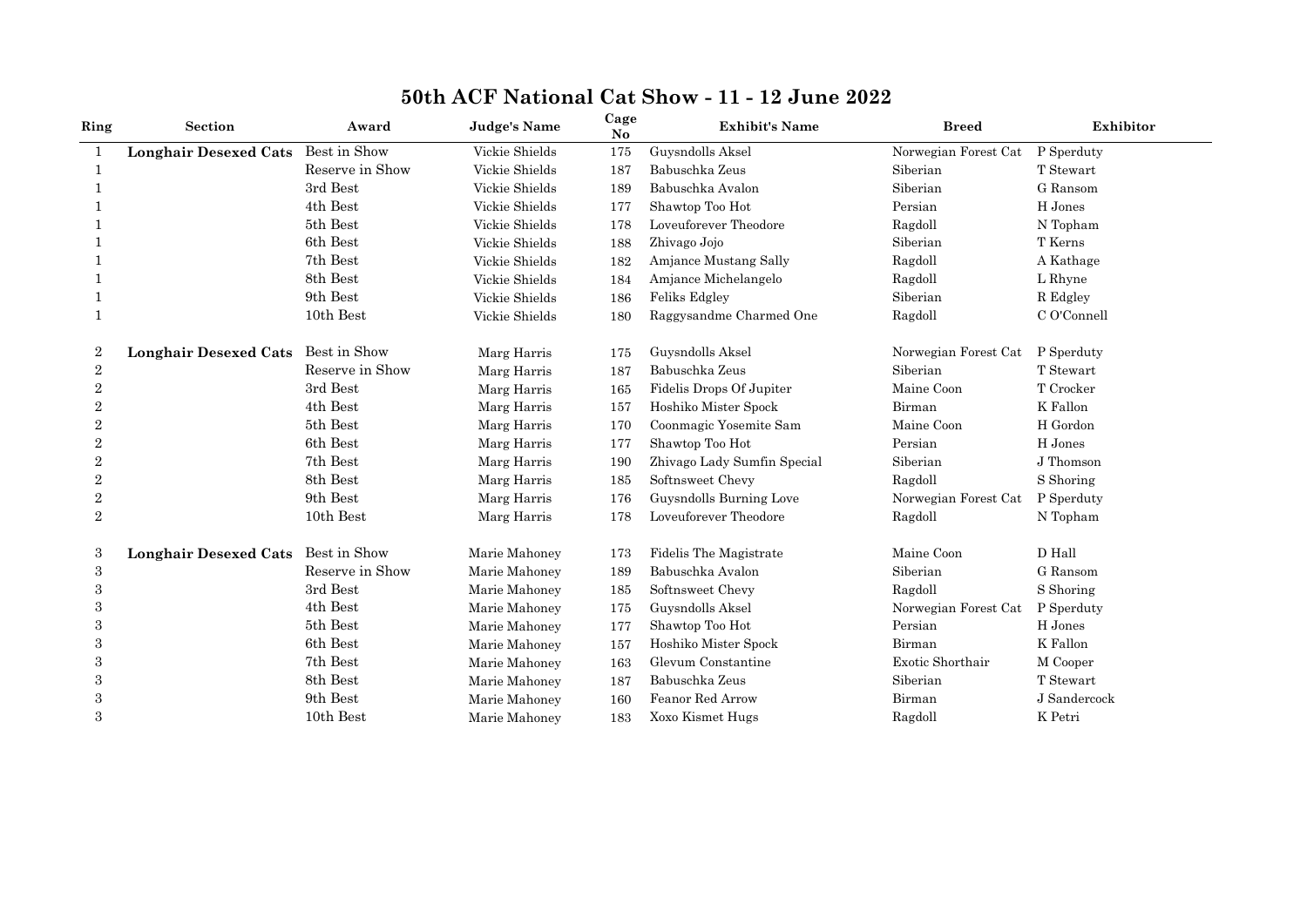| Ring           | Section                      | Award           | <b>Judge's Name</b> | Cage<br>N <sub>o</sub> | <b>Exhibit's Name</b>      | <b>Breed</b>         | Exhibitor    |
|----------------|------------------------------|-----------------|---------------------|------------------------|----------------------------|----------------------|--------------|
| $\overline{4}$ | <b>Longhair Desexed Cats</b> | Best in Show    | Lyall Payne         | 175                    | Guysndolls Aksel           | Norwegian Forest Cat | P Sperduty   |
| $\overline{4}$ |                              | Reserve in Show | Lyall Payne         | 187                    | Babuschka Zeus             | Siberian             | T Stewart    |
|                |                              | 3rd Best        | Lyall Payne         | 185                    | Softnsweet Chevy           | Ragdoll              | S Shoring    |
|                |                              | 4th Best        | Lyall Payne         | 189                    | Babuschka Avalon           | Siberian             | G Ransom     |
|                |                              | 5th Best        | Lyall Payne         | 157                    | Hoshiko Mister Spock       | Birman               | K Fallon     |
|                |                              | 6th Best        | Lyall Payne         | 176                    | Guysndolls Burning Love    | Norwegian Forest Cat | P Sperduty   |
|                |                              | 7th Best        | Lyall Payne         | 172                    | Rapscallion Caramel Sundae | Maine Coon           | R Johnston   |
|                |                              | 8th Best        | Lyall Payne         | 180                    | Raggysandme Charmed One    | Ragdoll              | C O'Connell  |
|                |                              | 9th Best        | Lyall Payne         | 170                    | Coonmagic Yosemite Sam     | Maine Coon           | H Gordon     |
| $\overline{4}$ |                              | 10th Best       | Lyall Payne         | 163                    | Glevum Constantine         | Exotic Shorthair     | M Cooper     |
| 5              | <b>Longhair Desexed Cats</b> | Best in Show    | Wendy Hamilton      | 160                    | Feanor Red Arrow           | Birman               | J Sandercock |
| 5              |                              | Reserve in Show | Wendy Hamilton      | 187                    | Babuschka Zeus             | Siberian             | T Stewart    |
| 5              |                              | 3rd Best        | Wendy Hamilton      | 175                    | Guysndolls Aksel           | Norwegian Forest Cat | P Sperduty   |
| 5              |                              | 4th Best        | Wendy Hamilton      | 170                    | Coonmagic Yosemite Sam     | Maine Coon           | H Gordon     |
| 5              |                              | 5th Best        | Wendy Hamilton      | 189                    | Babuschka Avalon           | Siberian             | G Ransom     |
| 5              |                              | 6th Best        | Wendy Hamilton      | 157                    | Hoshiko Mister Spock       | Birman               | K Fallon     |
| 5              |                              | 7th Best        | Wendy Hamilton      | 183                    | Xoxo Kismet Hugs           | Ragdoll              | K Petri      |
| 5              |                              | 8th Best        | Wendy Hamilton      | 185                    | Softnsweet Chevy           | Ragdoll              | S Shoring    |
| 5              |                              | 9th Best        | Wendy Hamilton      | 176                    | Guysndolls Burning Love    | Norwegian Forest Cat | P Sperduty   |
| 5              |                              | 10th Best       | Wendy Hamilton      | 163                    | Glevum Constantine         | Exotic Shorthair     | M Cooper     |
| 6              | <b>Longhair Desexed Cats</b> | Best in Show    | Julie Walker        | 165                    | Fidelis Drops Of Jupiter   | Maine Coon           | T Crocker    |
| 6              |                              | Reserve in Show | Julie Walker        | 158                    | Shakandah Sienna Rose      | Birman               | P Erridge    |
| 6              |                              | 3rd Best        | Julie Walker        | 163                    | Glevum Constantine         | Exotic Shorthair     | M Cooper     |
| 6              |                              | 4th Best        | Julie Walker        | 187                    | Babuschka Zeus             | Siberian             | T Stewart    |
| 6              |                              | 5th Best        | Julie Walker        | 185                    | Softnsweet Chevy           | Ragdoll              | S Shoring    |
|                |                              | 6th Best        | Julie Walker        | 175                    | Guysndolls Aksel           | Norwegian Forest Cat | P Sperduty   |
| 6              |                              | 7th Best        | Julie Walker        | 191                    | Styln Q-Ped                | Turkish Van          | M Sung       |
|                |                              | 8th Best        | Julie Walker        | 157                    | Hoshiko Mister Spock       | Birman               | K Fallon     |
|                |                              | 9th Best        | Julie Walker        | 183                    | Xoxo Kismet Hugs           | Ragdoll              | K Petri      |
| 6              |                              | 10th Best       | Julie Walker        | 170                    | Coonmagic Yosemite Sam     | Maine Coon           | H Gordon     |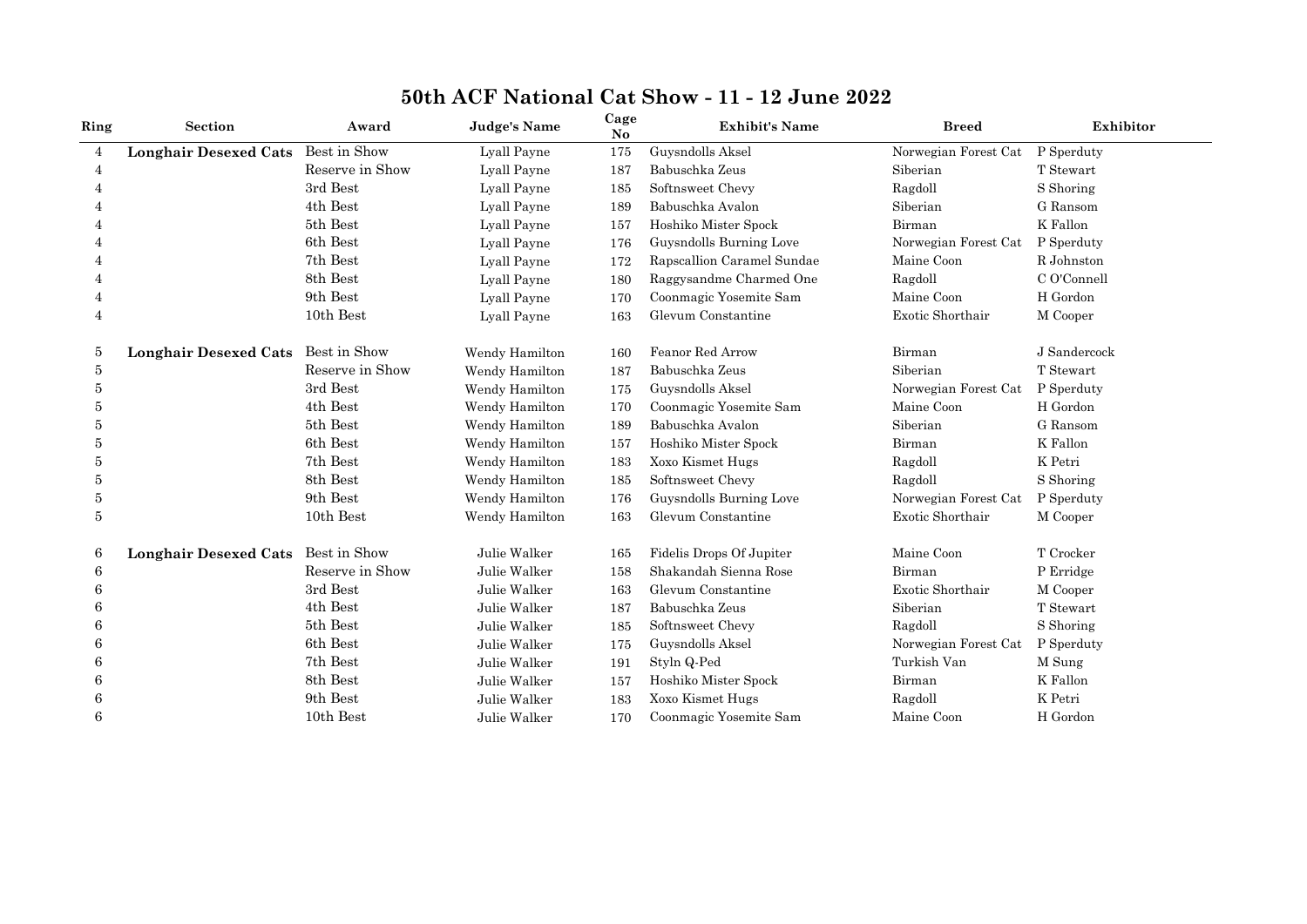| Ring           | Section                  | Award           | <b>Judge's Name</b> | Cage<br>No | <b>Exhibit's Name</b>       | <b>Breed</b>         | Exhibitor                |
|----------------|--------------------------|-----------------|---------------------|------------|-----------------------------|----------------------|--------------------------|
| 1              | <b>Shorthair Kittens</b> | Best in Show    | Chris Lowe          | 193        | Osiris (V) Ooh La La        | Abyssinian           | M & S Shawn              |
| 1              |                          | Reserve in Show | Chris Lowe          | 200        | Chesney Silver Moon         | American Shorthair   | P Bunter                 |
|                |                          | 3rd Best        | Chris Lowe          | 214        | Metanoia Violet             | Bengal               | L Dowd                   |
|                |                          | 4th Best        | Chris Lowe          | 250        | Bahati La Voiture Noire     | Mandalay             | C Dyett                  |
|                |                          | 5th Best        | Chris Lowe          | 261        | Fluffyfolds Sing Da Bluez   | Scottish Fold        | T Meeres                 |
|                |                          | 6th Best        | Chris Lowe          | 235        | Kittykatz My Sugar Kandy    | Burmese              | L Whaley                 |
|                |                          | 7th Best        | Chris Lowe          | 246        | <b>Starseed Cosmic Amor</b> | Devon Rex            | L Stewart                |
|                |                          | 8th Best        | Chris Lowe          | 216        | Ewenique William Hathaway   | British Shorthair    | S Tonks                  |
|                |                          | 9th Best        | Chris Lowe          | 230        | Ambritt Traditional Gal     | British Shorthair    | J Maas                   |
|                |                          | 10th Best       | Chris Lowe          | 276        | Born Bald Gemini            | Sphynx               | J Cockerton              |
|                |                          | 11th Best       | Chris Lowe          | 203        | Chesney American Brownie    | American Shorthair   | P Bunter                 |
|                |                          | 12th Best       | Chris Lowe          | 194        | Osiris (V) Perfect Angel    | Abyssinian           | M & S Shawn              |
|                |                          | 13th Best       | Chris Lowe          | 272        | Manis You Beauty            | Sphynx               | S Henriksen & R McGregor |
|                |                          | 14th Best       | Chris Lowe          | 231.1      | Batice In The Beginning     | <b>Burmese</b>       | F Ransley                |
|                |                          | 15th Best       | Chris Lowe          | 264        | Brighthills Fergal          | Selkirk Rex Longhair | S Bell                   |
| 2              | <b>Shorthair Kittens</b> | Best in Show    | Sue Barr            | 194        | Osiris (V) Perfect Angel    | Abyssinian           | M & S Shawn              |
| 2              |                          | Reserve in Show | Sue Barr            | 217        | Kalame Benaiah              | British Shorthair    | F Jakson                 |
| $\overline{2}$ |                          | 3rd Best        | Sue Barr            | 242        | Kiewa Manday                | Cornish Rex          | L Schultz                |
| $\overline{2}$ |                          | 4th Best        | Sue Barr            | 237        | Belshogar Pink Diamonds     | <b>Burmese</b>       | M Thistlewaite           |
| 2              |                          | 5th Best        | Sue Barr            | 260        | Babushkablue Exotic         | Russian              | L Du Vallier             |
| $\overline{2}$ |                          | 6th Best        | Sue Barr            | 250        | Bahati La Voiture Noire     | Mandalay             | C Dyett                  |
| $\overline{2}$ |                          | 7th Best        | Sue Barr            | 253        | Jayallwend Purely Divine    | Oriental             | J McConnell              |
| $\overline{2}$ |                          | 8th Best        | Sue Barr            | 209        | Asylum Chaos N Confetti     | Bengal               | S Purcell                |
| $\overline{2}$ |                          | 9th Best        | Sue Barr            | 202        | Chesney American Bell       | American Shorthair   | P Bunter                 |
| $\overline{2}$ |                          | 10th Best       | Sue Barr            | 271        | Nareira Murray              | Somali               | J Yardley                |
| $\overline{2}$ |                          | 11th Best       | Sue Barr            | 264        | Brighthills Fergal          | Selkirk Rex Longhair | S Bell                   |
| $\overline{2}$ |                          | 12th Best       | Sue Barr            | 270        | Ashanti Versachi            | Siamese              | J McConnell              |
| $\overline{2}$ |                          | 13th Best       | Sue Barr            | 203        | Chesney American Brownie    | American Shorthair   | P Bunter                 |
| $\overline{2}$ |                          | 14th Best       | Sue Barr            | 193        | Osiris (V) Ooh La La        | Abyssinian           | M & S Shawn              |
| $\overline{2}$ |                          | 15th Best       | Sue Barr            | 206        | Azov Mystique Allira        | Balinese             | J McConnell              |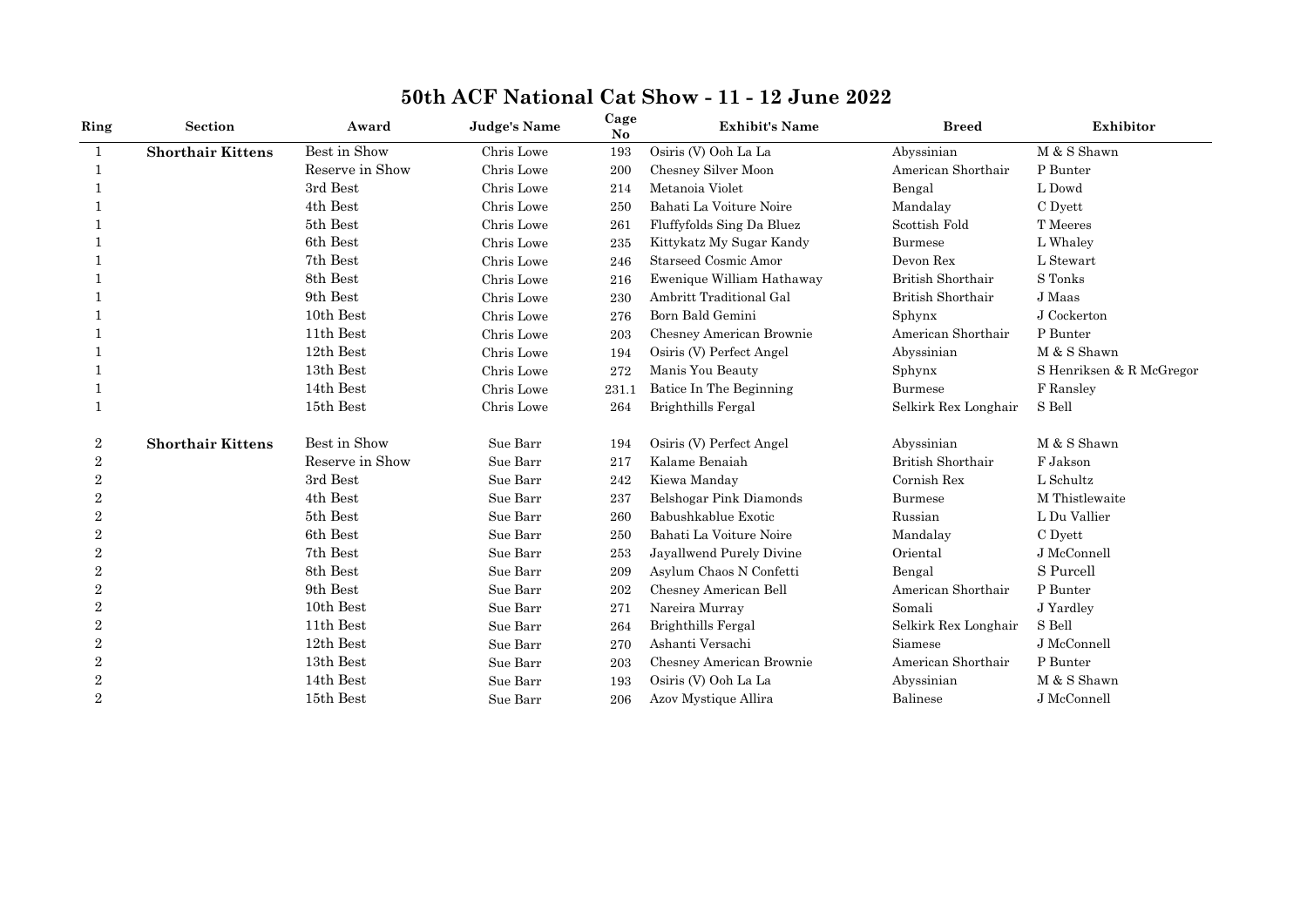| Ring           | Section                  | Award           | Judge's Name     | Cage<br>No | <b>Exhibit's Name</b>           | <b>Breed</b>             | Exhibitor                |
|----------------|--------------------------|-----------------|------------------|------------|---------------------------------|--------------------------|--------------------------|
| 3              | <b>Shorthair Kittens</b> | Best in Show    | Janis Christison | 262        | Bellashai Purple Haze           | Scottish Fold            | T Meeres                 |
| 3              |                          | Reserve in Show | Janis Christison | 221        | Britz Tailor Of Glouchester     | <b>British Shorthair</b> | R Clark & T Cox          |
| 3              |                          | 3rd Best        | Janis Christison | 256        | Tachali Katze Bailey            | Russian                  | M Carle                  |
| 3              |                          | 4th Best        | Janis Christison | 193        | Osiris (V) Ooh La La            | Abyssinian               | M & S Shawn              |
| 3              |                          | 5th Best        | Janis Christison | 223        | <b>Ewenique Audrey Hathaway</b> | <b>British Shorthair</b> | S Tonks                  |
| 3              |                          | 6th Best        | Janis Christison | 214        | Metanoia Violet                 | Bengal                   | L Dowd                   |
| 3              |                          | 7th Best        | Janis Christison | 194        | Osiris (V) Perfect Angel        | Abyssinian               | M & S Shawn              |
| 3              |                          | 8th Best        | Janis Christison | 236        | Kittykatz Crystal Dior          | Burmese                  | R Clark & T Cox          |
| 3              |                          | 9th Best        | Janis Christison | 261        | Fluffyfolds Sing Da Bluez       | Scottish Fold            | T Meeres                 |
| 3              |                          | 10th Best       | Janis Christison | 272        | Manis You Beauty                | Sphynx                   | S Henriksen & R McGregor |
| 3              |                          | 11th Best       | Janis Christison | 240        | Miamber Oberons Imperial        | Burmilla                 | M Ristuccia              |
| 3              |                          | 12th Best       | Janis Christison | 257        | Tachali Metallica Blu Sky       | Russian                  | M Carle                  |
| 3              |                          | 13th Best       | Janis Christison | 235        | Kittykatz My Sugar Kandy        | Burmese                  | L Whaley                 |
| $\,3$          |                          | 14th Best       | Janis Christison | 217        | Kalame Benaiah                  | British Shorthair        | F Jakson                 |
| $\sqrt{3}$     |                          | 15th Best       | Janis Christison | 237        | Belshogar Pink Diamonds         | Burmese                  | M Thistlewaite           |
| 4              | <b>Shorthair Kittens</b> | Best in Show    | Adriana Kajon    | 231.1      | Batice In The Beginning         | Burmese                  | F Ransley                |
| 4              |                          | Reserve in Show | Adriana Kajon    | 236        | Kittykatz Crystal Dior          | Burmese                  | R Clark & T Cox          |
| 4              |                          | 3rd Best        | Adriana Kajon    | 240        | Miamber Oberons Imperial        | Burmilla                 | M Ristuccia              |
|                |                          | 4th Best        | Adriana Kajon    | 250        | Bahati La Voiture Noire         | Mandalay                 | C Dyett                  |
|                |                          | 5th Best        | Adriana Kajon    | 205        | Frascott Laced Candy            | American Shorthair       | C Smith                  |
|                |                          | 6th Best        | Adriana Kajon    | 268        | Hareem Unchain My Heart         | Siamese                  | J Biddle                 |
|                |                          | 7th Best        | Adriana Kajon    | 209        | Asylum Chaos N Confetti         | Bengal                   | S Purcell                |
| 4              |                          | 8th Best        | Adriana Kajon    | 198        | Abysrok Jinx Monsoon            | Abyssinian               | C Mangin                 |
| 4              |                          | 9th Best        | Adriana Kajon    | 246        | <b>Starseed Cosmic Amor</b>     | Devon Rex                | L Stewart                |
| $\overline{4}$ |                          | 10th Best       | Adriana Kajon    | 263        | Kiewa Isaac                     | Selkirk Rex              | L Schultz                |
| $\overline{4}$ |                          | 11th Best       | Adriana Kajon    | 260        | Babushkablue Exotic             | Russian                  | L Du Vallier             |
|                |                          | 12th Best       | Adriana Kajon    | 219        | Belantine Kasper Kool           | <b>British Shorthair</b> | B & J Parsons            |
| $\overline{4}$ |                          | 13th Best       | Adriana Kajon    | 234        | Belshogar Hollywood Stars       | <b>Burmese</b>           | M Thistlewaite           |
| 4              |                          | 14th Best       | Adriana Kajon    | 275        | Born Bold Harmony               | Sphynx                   | J Cockerton              |
| $\overline{4}$ |                          | 15th Best       | Adriana Kajon    | 267        | Seki Choc Mandrake              | Siamese                  | D Evans                  |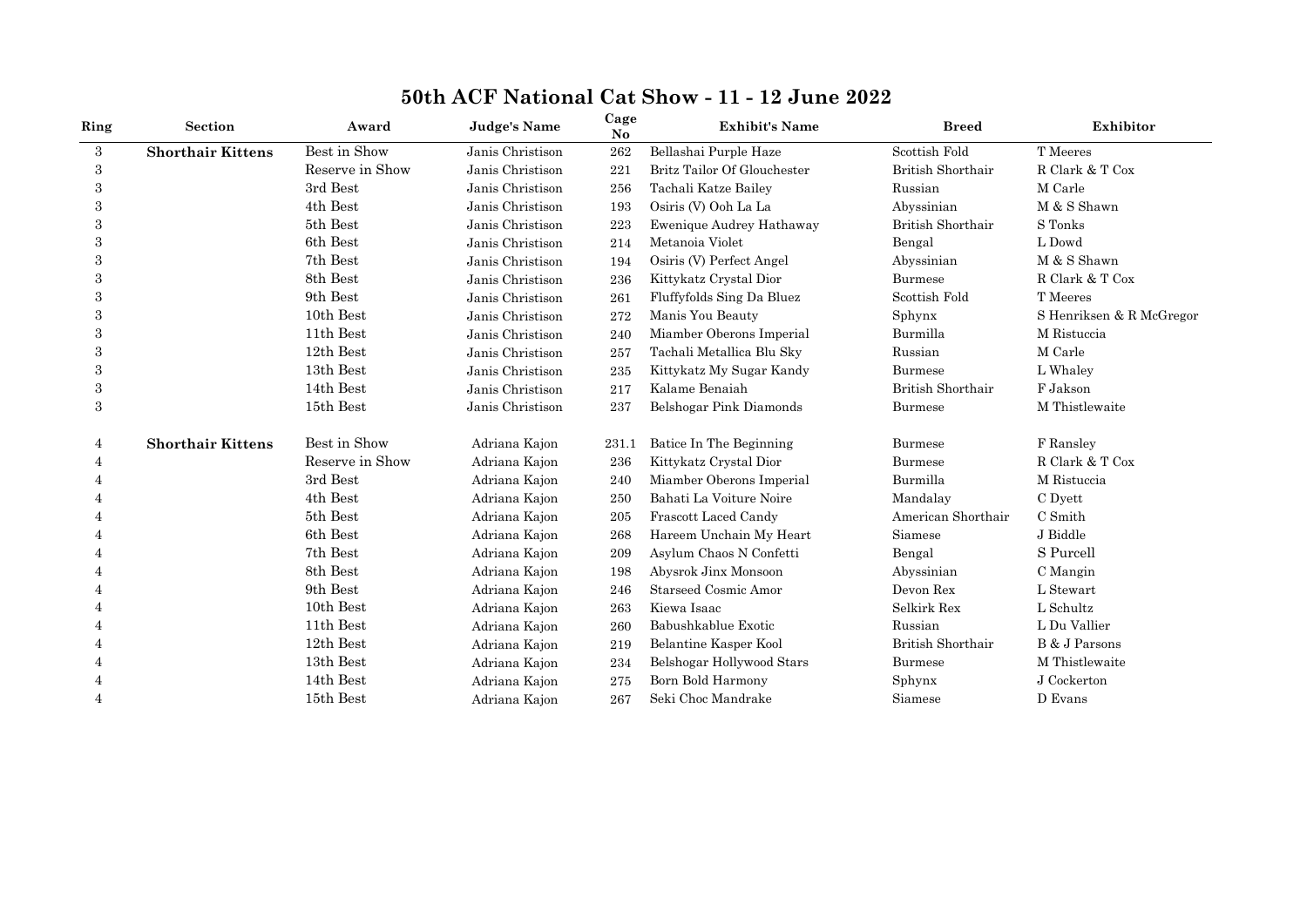| Ring           | <b>Section</b>           | Award           | <b>Judge's Name</b> | Cage<br>$\mathbf{N}\mathbf{o}$ | <b>Exhibit's Name</b>       | <b>Breed</b>             | Exhibitor                |
|----------------|--------------------------|-----------------|---------------------|--------------------------------|-----------------------------|--------------------------|--------------------------|
| $\overline{5}$ | <b>Shorthair Kittens</b> | Best in Show    | Annette Joesbury    | 193                            | Osiris (V) Ooh La La        | Abyssinian               | M & S Shawn              |
| 5              |                          | Reserve in Show | Annette Joesbury    | 235                            | Kittykatz My Sugar Kandy    | <b>Burmese</b>           | L Whaley                 |
| 5              |                          | 3rd Best        | Annette Joesbury    | 224                            | Carinya Annika              | <b>British Shorthair</b> | J Gowen                  |
| 5              |                          | 4th Best        | Annette Joesbury    | 203                            | Chesney American Brownie    | American Shorthair       | P Bunter                 |
| 5              |                          | 5th Best        | Annette Joesbury    | 217                            | Kalame Benaiah              | British Shorthair        | F Jakson                 |
| 5              |                          | 6th Best        | Annette Joesbury    | 261                            | Fluffyfolds Sing Da Bluez   | Scottish Fold            | T Meeres                 |
| 5              |                          | 7th Best        | Annette Joesbury    | 214                            | Metanoia Violet             | Bengal                   | L Dowd                   |
| 5              |                          | 8th Best        | Annette Joesbury    | 274                            | Furrkin Back In Black       | Sphynx                   | T Hunt                   |
| 5              |                          | 9th Best        | Annette Joesbury    | 234                            | Belshogar Hollywood Stars   | <b>Burmese</b>           | M Thistlewaite           |
| 5              |                          | 10th Best       | Annette Joesbury    | 256                            | Tachali Katze Bailey        | Russian                  | M Carle                  |
| 5              |                          | 11th Best       | Annette Joesbury    | 246                            | <b>Starseed Cosmic Amor</b> | Devon Rex                | L Stewart                |
| 5              |                          | 12th Best       | Annette Joesbury    | 271                            | Nareira Murray              | Somali                   | J Yardley                |
| 5              |                          | 13th Best       | Annette Joesbury    | 252                            | Hareem Hearts On Fire       | Oriental                 | J Biddle                 |
| 5              |                          | 14th Best       | Annette Joesbury    | 221                            | Britz Tailor Of Glouchester | British Shorthair        | R Clark & T Cox          |
| 5              |                          | 15th Best       | Annette Joesbury    | 194                            | Osiris (V) Perfect Angel    | Abyssinian               | M & S Shawn              |
| 6              | <b>Shorthair Kittens</b> | Best in Show    | Fiona Hawkins       | 256                            | Tachali Katze Bailey        | Russian                  | M Carle                  |
| 6              |                          | Reserve in Show | Fiona Hawkins       | 264                            | Brighthills Fergal          | Selkirk Rex Longhair     | S Bell                   |
| 6              |                          | 3rd Best        | Fiona Hawkins       | 216                            | Ewenique William Hathaway   | British Shorthair        | S Tonks                  |
| 6              |                          | 4th Best        | Fiona Hawkins       | 240                            | Miamber Oberons Imperial    | Burmilla                 | M Ristuccia              |
| 6              |                          | 5th Best        | Fiona Hawkins       | 237                            | Belshogar Pink Diamonds     | <b>Burmese</b>           | M Thistlewaite           |
| 6              |                          | 6th Best        | Fiona Hawkins       | 250                            | Bahati La Voiture Noire     | Mandalay                 | C Dyett                  |
| 6              |                          | 7th Best        | Fiona Hawkins       | 244                            | Picobello Confetti Kisses   | Cornish Rex              | J Biddle                 |
| 6              |                          | 8th Best        | Fiona Hawkins       | 274                            | Furrkin Back In Black       | Sphynx                   | T Hunt                   |
| 6              |                          | 9th Best        | Fiona Hawkins       | 255                            | Tachali Diamonds In The Sun | Russian                  | M Carle                  |
| 6              |                          | 10th Best       | Fiona Hawkins       | 245                            | Lavish Ima Gremlin Too      | Devon Rex                | K Ferris                 |
| 6              |                          | 11th Best       | Fiona Hawkins       | 238                            | Bajimbi Uluru               | Burmese                  | J Haakman                |
| 6              |                          | 12th Best       | Fiona Hawkins       | 272                            | Manis You Beauty            | Sphynx                   | S Henriksen & R McGregor |
| 6              |                          | 13th Best       | Fiona Hawkins       | 268                            | Hareem Unchain My Heart     | Siamese                  | J Biddle                 |
| 6              |                          | 14th Best       | Fiona Hawkins       | 220                            | Kalame Mordecal             | British Shorthair        | F Jakson                 |
| 6              |                          | 15th Best       | Fiona Hawkins       | 262                            | Bellashai Purple Haze       | Scottish Fold            | T Meeres                 |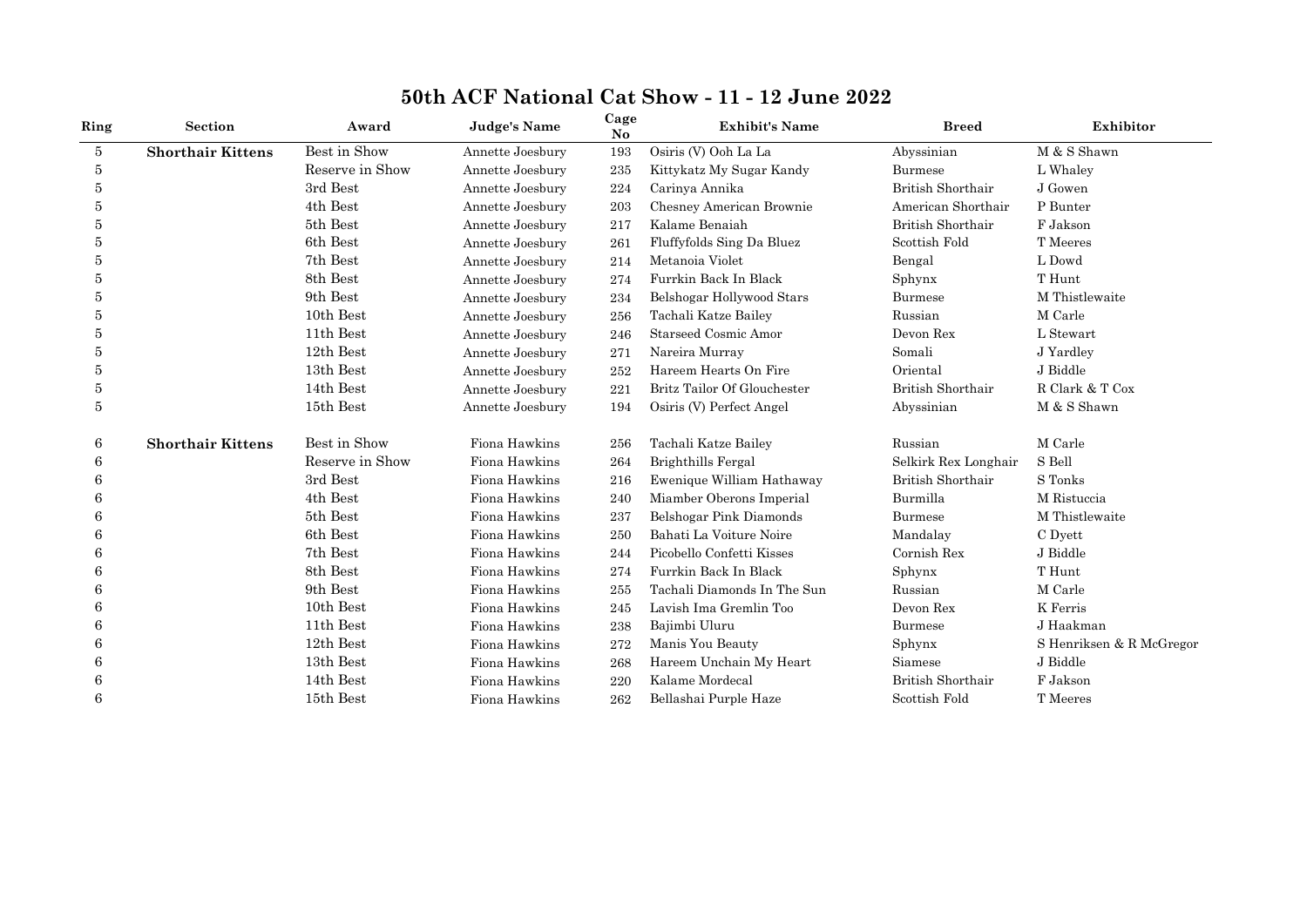| Ring           | <b>Section</b>               | Award           | <b>Judge's Name</b> | Cage<br>No | <b>Exhibit's Name</b>        | <b>Breed</b>             | Exhibitor            |
|----------------|------------------------------|-----------------|---------------------|------------|------------------------------|--------------------------|----------------------|
| $\mathbf{1}$   | <b>Shorthair Entire Cats</b> | Best in Show    | Adrian Kajon        | 323        | Bahati Chamber Of Secrets    | Mandalay                 | C Dyett              |
| -1             |                              | Reserve in Show | Adrian Kajon        | 312        | Chizzelle Mustang Sally      | Burmese                  | L Whaley             |
|                |                              | 3rd Best        | Adrian Kajon        | 337        | Tachali Mystic Lilah         | Russian                  | M Carle              |
|                |                              | 4th Best        | Adrian Kajon        | 345        | Carbonel Calamity Jane       | Siamese                  | C Hawkes             |
|                |                              | 5th Best        | Adrian Kajon        | 319        | Bahati Maison De Noir        | Mandalay                 | C Dyett              |
|                |                              | 6th Best        | Adrian Kajon        | 286        | Frascott Aces High           | American Shorthair       | C Smith              |
|                |                              | 7th Best        | Adrian Kajon        | 290        | Migaloo Mamma Mia            | Bengal                   | K Byrnes             |
|                |                              | 8th Best        | Adrian Kajon        | 288        | Adelhills Gone Wild          | Bengal                   | M Radus              |
|                |                              | 9th Best        | Adrian Kajon        | 293        | <b>Britz Braveheart</b>      | British Shorthair        | B & J Parsons        |
|                |                              | 10th Best       | Adrian Kajon        | 326        | Barradene Special Legacy     | Oriental                 | L McInnes            |
|                |                              | 11th Best       | Adrian Kajon        | 302        | Ewenique Gwen Hathaway       | British Shorthair        | S Tonks              |
|                |                              | 12th Best       | Adrian Kajon        | 281        | Osiris (V) Jasmine           | Abyssinian               | M & S Shawn          |
|                |                              | 13th Best       | Adrian Kajon        | 351        | Sphynxwillow Zuharra         | Sphynx                   | J Cockerton          |
|                |                              | 14th Best       | Adrian Kajon        | 316        | Lavish Templar's Rock N Roll | Devon Rex                | K Ferris             |
| 1              |                              | 15th Best       | Adrian Kajon        | 287        | Aacarmar Uhiraani Pumpkin    | Australian Mist          | T Bickerton          |
| 2              | <b>Shorthair Entire Cats</b> | Best in Show    | Annette Joesbury    | 301        | Shyann Wichitar              | British Shorthair        | A Elphick            |
| 2              |                              | Reserve in Show | Annette Joesbury    | 281        | Osiris (V) Jasmine           | Abyssinian               | M & S Shawn          |
| $\overline{2}$ |                              | 3rd Best        | Annette Joesbury    | 308        | Yahztak Tomio                | <b>Burmese</b>           | L Warren & C Johnson |
| $\overline{2}$ |                              | 4th Best        | Annette Joesbury    | 282        | Eyecandy Big Mack            | American Shorthair       | L Adams              |
| $\overline{2}$ |                              | 5th Best        | Annette Joesbury    | 346        | Hareem Amazing Aura          | Siamese                  | J McConnell          |
| $\overline{2}$ |                              | 6th Best        | Annette Joesbury    | 315        | Kyapark A Gypsy Swig         | Devon Rex                | A Mann               |
| $\overline{2}$ |                              | 7th Best        | Annette Joesbury    | 331        | Djindi Shimma Sky Royale     | Russian                  | C Grimes             |
| 2              |                              | 8th Best        | Annette Joesbury    | 295        | Ewenique Bo Diddley          | British Shorthair        | S Tonks              |
| $\overline{2}$ |                              | 9th Best        | Annette Joesbury    | 338        | Birchfield Salta             | Scottish Fold            | J Gablonski          |
| 2              |                              | 10th Best       | Annette Joesbury    | 288        | Adelhills Gone Wild          | Bengal                   | M Radus              |
| $\overline{2}$ |                              | 11th Best       | Annette Joesbury    | 304        | Cool Man Von Walder*D        | <b>British Shorthair</b> | B & J Parsons        |
| $\overline{2}$ |                              | 12th Best       | Annette Joesbury    | 349        | <b>Born Bold Demetrios</b>   | Sphynx                   | J Cockerton          |
| $\overline{2}$ |                              | 13th Best       | Annette Joesbury    | 323        | Bahati Chamber Of Secrets    | Mandalay                 | C Dyett              |
| $\overline{2}$ |                              | 14th Best       | Annette Joesbury    | 283        | Eyecandy Reach Forthesky     | American Shorthair       | L Adams              |
| $\overline{2}$ |                              | 15th Best       | Annette Joesbury    | 354        | Tibbel Lavendar Mist         | Tonkinese                | L Butzbach           |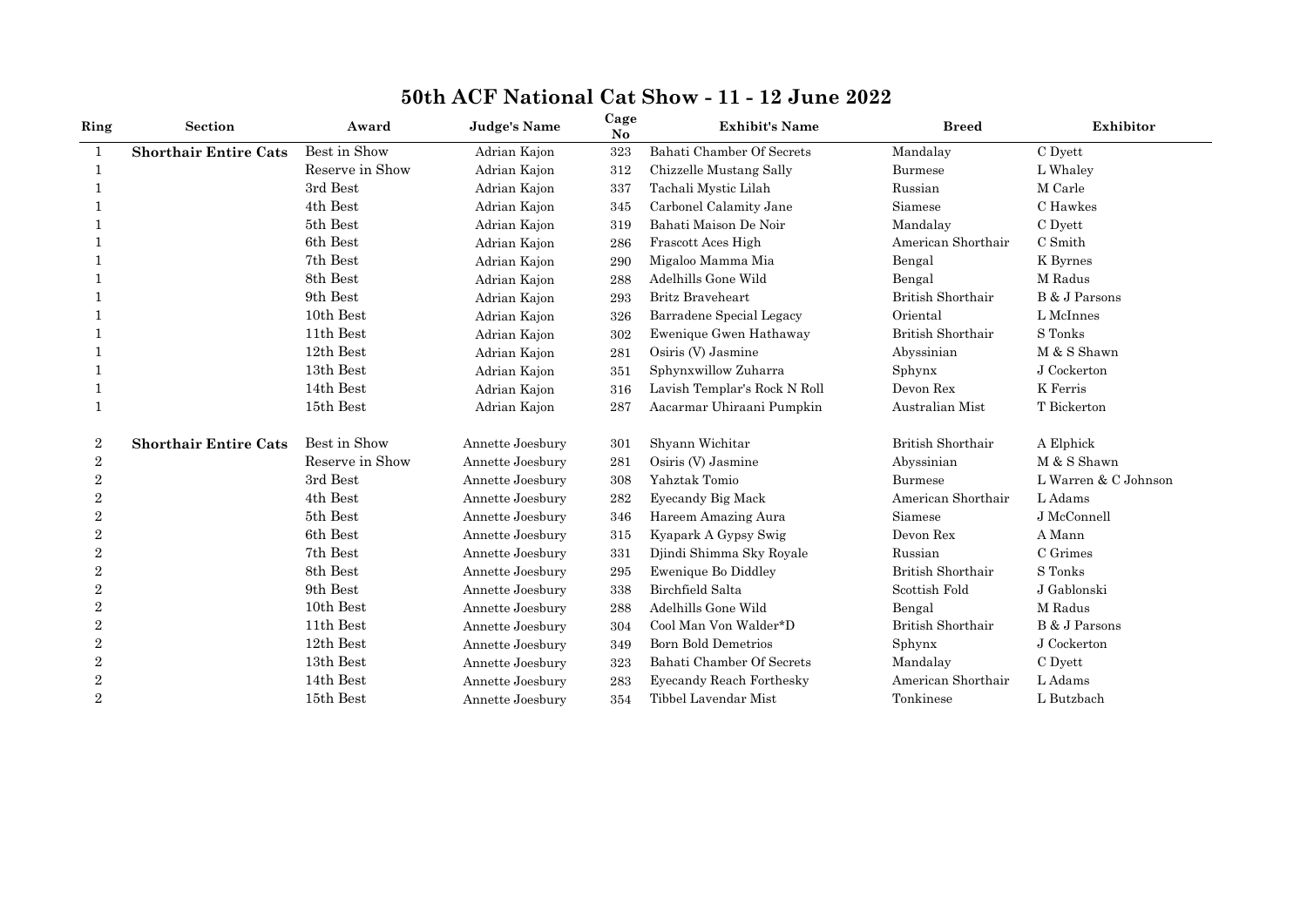| Ring             | Section                      | Award           | <b>Judge's Name</b> | Cage<br>No | <b>Exhibit's Name</b>     | <b>Breed</b>             | Exhibitor            |
|------------------|------------------------------|-----------------|---------------------|------------|---------------------------|--------------------------|----------------------|
| 3                | <b>Shorthair Entire Cats</b> | Best in Show    | Fiona Hawkins       | 281        | Osiris (V) Jasmine        | Abyssinian               | M & S Shawn          |
| 3                |                              | Reserve in Show | Fiona Hawkins       | 300        | Cuddleton Baron Herbert   | British Shorthair        | P Lanigan            |
| 3                |                              | 3rd Best        | Fiona Hawkins       | 332        | Tachali Czar Rocco        | Russian                  | M Carle              |
| 3                |                              | 4th Best        | Fiona Hawkins       | 288        | Adelhills Gone Wild       | Bengal                   | M Radus              |
| 3                |                              | 5th Best        | Fiona Hawkins       | 283        | Eyecandy Reach Forthesky  | American Shorthair       | L Adams              |
| 3                |                              | 6th Best        | Fiona Hawkins       | 319        | Bahati Maison De Noir     | Mandalay                 | C Dyett              |
| 3                |                              | 7th Best        | Fiona Hawkins       | 337        | Tachali Mystic Lilah      | Russian                  | M Carle              |
| 3                |                              | 8th Best        | Fiona Hawkins       | 312        | Chizzelle Mustang Sally   | <b>Burmese</b>           | L Whaley             |
| 3                |                              | 9th Best        | Fiona Hawkins       | 345        | Carbonel Calamity Jane    | Siamese                  | C Hawkes             |
|                  |                              | 10th Best       | Fiona Hawkins       | 351        | Sphynxwillow Zuharra      | Sphynx                   | J Cockerton          |
| 3                |                              | 11th Best       | Fiona Hawkins       | 326        | Barradene Special Legacy  | Oriental                 | L McInnes            |
| 3                |                              | 12th Best       | Fiona Hawkins       | 330        | Templeton Belladonna      | Oriental Longhair        | C Hawkes             |
| 3                |                              | 13th Best       | Fiona Hawkins       | 295        | Ewenique Bo Diddley       | British Shorthair        | S Tonks              |
| 3                |                              | 14th Best       | Fiona Hawkins       | 315        | Kyapark A Gypsy Swig      | Devon Rex                | A Mann               |
| $\boldsymbol{3}$ |                              | 15th Best       | Fiona Hawkins       | 351        | Sphynxwillow Zuharra      | Sphynx                   | J Cockerton          |
| 4                | <b>Shorthair Entire Cats</b> | Best in Show    | Chris Lowe          | 293        | <b>Britz Braveheart</b>   | <b>British Shorthair</b> | B & J Parsons        |
| 4                |                              | Reserve in Show | Chris Lowe          | 308        | Yahztak Tomio             | Burmese                  | L Warren & C Johnson |
|                  |                              | 3rd Best        | Chris Lowe          | 282        | Eyecandy Big Mack         | American Shorthair       | L Adams              |
|                  |                              | 4th Best        | Chris Lowe          | 319        | Bahati Maison De Noir     | Mandalay                 | C Dyett              |
|                  |                              | 5th Best        | Chris Lowe          | 327        | Carbonel Black Pearl      | Oriental                 | C Hawkes             |
|                  |                              | 6th Best        | Chris Lowe          | 331        | Djindi Shimma Sky Royale  | Russian                  | C Grimes             |
| 4                |                              | 7th Best        | Chris Lowe          | 296        | Britz Samual Whiskers     | British Shorthair        | B & J Parsons        |
|                  |                              | 8th Best        | Chris Lowe          | 347        | Best Show Quiele          | Sphynx                   | J Cockerton          |
|                  |                              | 9th Best        | Chris Lowe          | 346        | Hareem Amazing Aura       | Siamese                  | J McConnell          |
|                  |                              | 10th Best       | Chris Lowe          | 337        | Tachali Mystic Lilah      | Russian                  | M Carle              |
|                  |                              | 11th Best       | Chris Lowe          | 311        | Bajimbi Crème Ash B       | Burmese                  | <b>B</b> Edwards     |
|                  |                              | 12th Best       | Chris Lowe          | 338        | Birchfield Salta          | Scottish Fold            | J Gablonski          |
|                  |                              | 13th Best       | Chris Lowe          | 288        | Adelhills Gone Wild       | Bengal                   | M Radus              |
|                  |                              | 14th Best       | Chris Lowe          | 323        | Bahati Chamber Of Secrets | Mandalay                 | C Dyett              |
| 4                |                              | 15th Best       | Chris Lowe          | 285        | <b>KSHC Blue Rocket</b>   | American Shorthair       | L Adams              |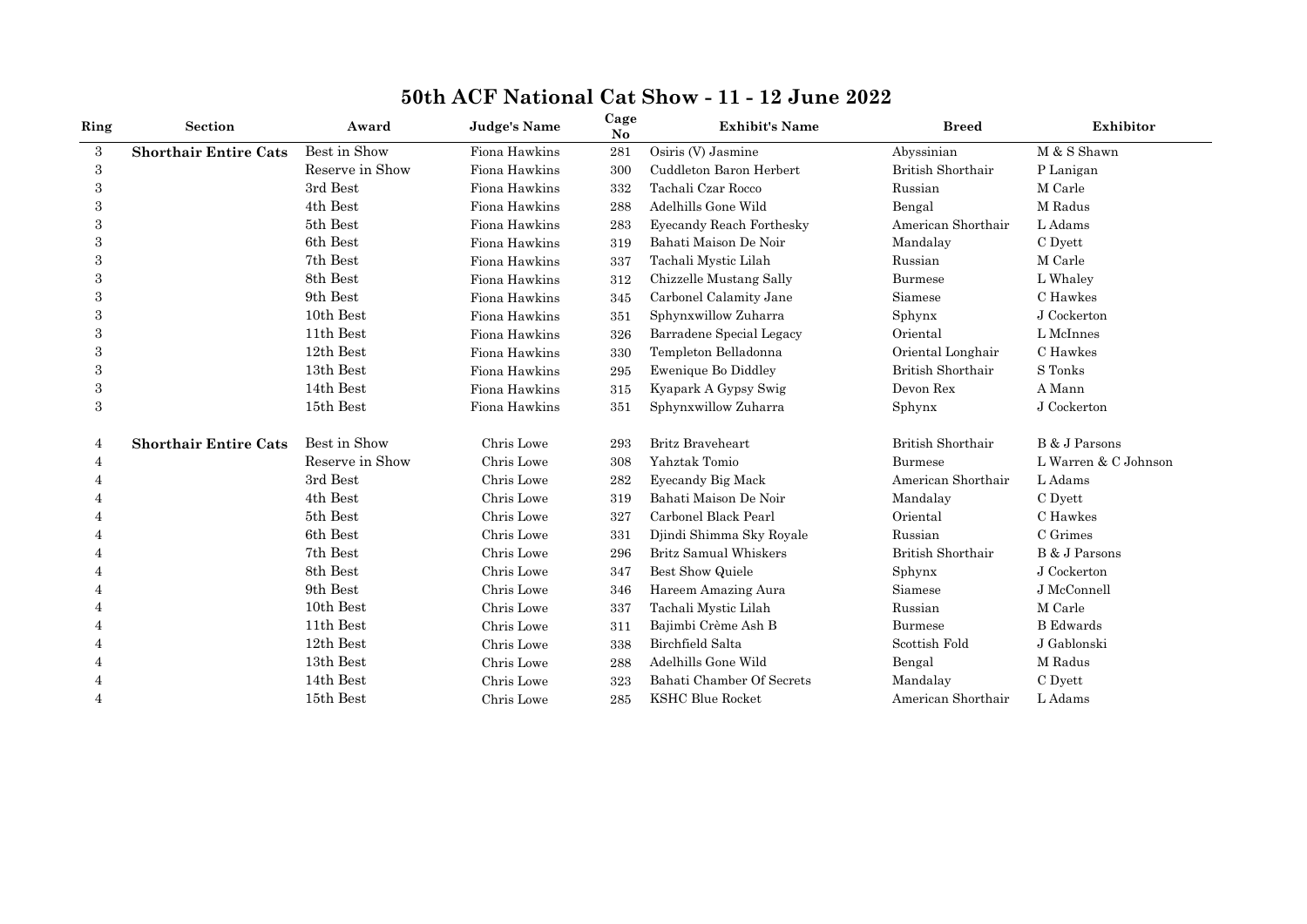| Ring | <b>Section</b>               | Award           | <b>Judge's Name</b> | Cage<br>No | <b>Exhibit's Name</b>            | <b>Breed</b>             | Exhibitor            |
|------|------------------------------|-----------------|---------------------|------------|----------------------------------|--------------------------|----------------------|
| 5    | <b>Shorthair Entire Cats</b> | Best in Show    | Sue Barr            | 281        | Osiris (V) Jasmine               | Abyssinian               | M & S Shawn          |
| 5    |                              | Reserve in Show | Sue Barr            | 300        | Cuddleton Baron Herbert          | British Shorthair        | P Lanigan            |
| 5    |                              | 3rd Best        | Sue Barr            | 311        | Bajimbi Crème Ash B              | Burmese                  | <b>B</b> Edwards     |
| 5    |                              | 4th Best        | Sue Barr            | 319        | Bahati Maison De Noir            | Mandalay                 | C Dyett              |
| 5    |                              | 5th Best        | Sue Barr            | 336        | Archangeli Angel Dust            | Russian                  | J Gowen              |
| 5    |                              | 6th Best        | Sue Barr            | 282        | Eyecandy Big Mack                | American Shorthair       | L Adams              |
| 5    |                              | 7th Best        | Sue Barr            | 299        | Bevington Windsor Blue           | <b>British Shorthair</b> | C & N Tricarico      |
| 5    |                              | 8th Best        | Sue Barr            | 349        | <b>Born Bold Demetrios</b>       | Sphynx                   | J Cockerton          |
| 5    |                              | 9th Best        | Sue Barr            | 290        | Migaloo Mamma Mia                | Bengal                   | K Byrnes             |
| 5    |                              | 10th Best       | Sue Barr            | 295        | <b>Ewenique Bo Diddley</b>       | British Shorthair        | S Tonks              |
|      |                              | 11th Best       | Sue Barr            | 345        | Carbonel Calamity Jane           | Siamese                  | C Hawkes             |
| 5    |                              | 12th Best       | Sue Barr            | 330        | Templeton Belladonna             | Oriental Longhair        | C Hawkes             |
| 5    |                              | 13th Best       | Sue Barr            | 287        | Aacarmar Uhiraani Pumpkin        | Australian Mist          | T Bickerton          |
| 5    |                              | 14th Best       | Sue Barr            | 316        | Lavish Templar's Rock N Roll     | Devon Rex                | K Ferris             |
| 5    |                              | 15th Best       | Sue Barr            | 318        | Ratchasima (Aust) Si Fah Raatana | Korat                    | E Vincent            |
| 6    | <b>Shorthair Entire Cats</b> | Best in Show    | Janis Christison    | 288        | Adelhills Gone Wild              | Bengal                   | M Radus              |
| 6    |                              | Reserve in Show | Janis Christison    | 296        | Britz Samual Whiskers            | British Shorthair        | B & J Parsons        |
|      |                              | 3rd Best        | Janis Christison    | 323        | Bahati Chamber Of Secrets        | Mandalay                 | C Dyett              |
|      |                              | 4th Best        | Janis Christison    | 285        | <b>KSHC Blue Rocket</b>          | American Shorthair       | L Adams              |
|      |                              | 5th Best        | Janis Christison    | 304        | Cool Man Von Walder*D            | <b>British Shorthair</b> | B & J Parsons        |
|      |                              | 6th Best        | Janis Christison    | 344        | Hareem Sugar'N'Spice             | Siamese                  | J Biddle             |
| 6    |                              | 7th Best        | Janis Christison    | 310        | Yahztak Tam No Rairakku Oji      | <b>Burmese</b>           | L Warren & C Johnson |
|      |                              | 8th Best        | Janis Christison    | 331        | Djindi Shimma Sky Royale         | Russian                  | C Grimes             |
| 6    |                              | 9th Best        | Janis Christison    | 299        | Bevington Windsor Blue           | British Shorthair        | C & N Tricarico      |
| 6    |                              | 10th Best       | Janis Christison    | 351        | Sphynxwillow Zuharra             | Sphynx                   | J Cockerton          |
|      |                              | 11th Best       | Janis Christison    | 341        | Calian Just Nkosi                | Siamese                  | L McInnes            |
|      |                              | 12th Best       | Janis Christison    | 327        | Carbonel Black Pearl             | Oriental                 | C Hawkes             |
| 6    |                              | 13th Best       | Janis Christison    | 340        | Birchfield Midnight Star         | Scottish Longhair        | J Gablonski          |
| 6    |                              | 14th Best       | Janis Christison    | 317        | Kyapark Stellas Dark N Stormy    | Devon Rex                | A Mann               |
| 6    |                              | 15th Best       | Janis Christison    | 324        | Apittapatta Stop Da Capers       | Munchkin Longhair        | S Martini            |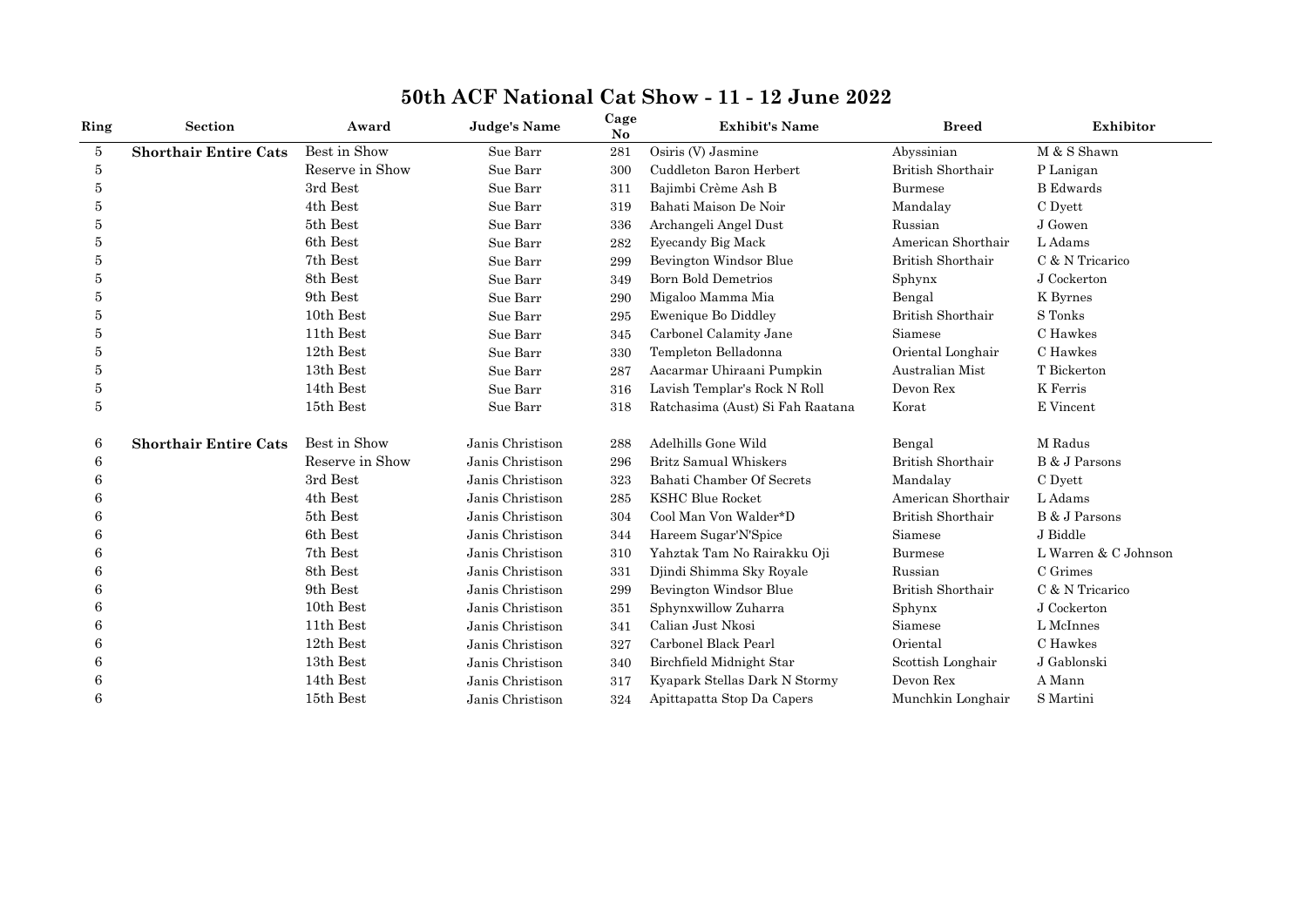| Ring           | <b>Section</b>                      | Award           | Judge's Name     | Cage<br>N <sub>o</sub> | <b>Exhibit's Name</b>                | <b>Breed</b>       | Exhibitor                |
|----------------|-------------------------------------|-----------------|------------------|------------------------|--------------------------------------|--------------------|--------------------------|
| 1              | <b>Shorthair Desexed Cats</b>       | Best in Show    | Adrian Kajon     | 360                    | Salvador Prince Of Dreams            | American Shorthair | A Orrock                 |
| 1              |                                     | Reserve in Show | Adrian Kajon     | 373                    | Kittykatz Calamity Jane              | <b>Burmese</b>     | N Savage                 |
|                |                                     | 3rd Best        | Adrian Kajon     | 382                    | Malu Quill                           | Oriental           | L Roper                  |
|                |                                     | 4th Best        | Adrian Kajon     | 389                    | Jesseniah Oscarh Valorentti          | Siamese            | M Brown                  |
|                |                                     | 5th Best        | Adrian Kajon     | 364                    | Adelhills Pop Art Edition            | Bengal             | J Till                   |
|                |                                     | 6th Best        | Adrian Kajon     | 376                    | Bahati When Doves Cry                | Burmilla           | S McKay                  |
|                |                                     | 7th Best        | Adrian Kajon     | 356                    | Osiris (V) Fast Talker               | Abyssinian         | M & S Shawn              |
|                |                                     | 8th Best        | Adrian Kajon     | 379                    | Elygrad Prince O Diamonds            | Foreign White      | C Pryke                  |
|                |                                     | 9th Best        | Adrian Kajon     | 361                    | Silverado Freya Goddess Of Love      | Australian Mist    | D Marsh                  |
|                |                                     | 10th Best       | Adrian Kajon     | 397                    | Manis Just Pure Wicked               | Sphynx             | S Henriksen & R McGregor |
| 2              | Shorthair Desexed Cats Best in Show |                 | Annette Joesbury | 371                    | Kittykatz Oops I'm Not That Innocent | <b>Burmese</b>     | N Savage                 |
| $\overline{2}$ |                                     | Reserve in Show | Annette Joesbury | 355                    | Cairocats Tango In The Dark          | Abyssinian         | G & M Clignett           |
| $\overline{2}$ |                                     | 3rd Best        | Annette Joesbury | 368                    | Ambritt Let The Good Times Roll      | British Shorthair  | C & N Tricarico          |
| $\overline{2}$ |                                     | 4th Best        | Annette Joesbury | 377                    | Awayfarr Hot And Spicy               | Cornish Rex        | H Farraway               |
| $\overline{2}$ |                                     | 5th Best        | Annette Joesbury | 385                    | Kimara Metallica Blu Kaschmia        | Russian            | C Grimes                 |
| $\overline{2}$ |                                     | 6th Best        | Annette Joesbury | 358                    | Eyecandy Oakland                     | American Shorthair | L Adams                  |
| 2              |                                     | 7th Best        | Annette Joesbury | 389                    | Jesseniah Oscarh Valorentti          | Siamese            | M Brown                  |
| $\,2$          |                                     | 8th Best        | Annette Joesbury | 380                    | Jovelles Don't Rayne On M'Parade     | Mandalay           | C & T Merritt, C Davis   |
| $\,2$          |                                     | 9th Best        | Annette Joesbury | 363                    | Bansuli Bohemian Rhapsody            | Bengal             | L Dowd                   |
| $\overline{2}$ |                                     | 10th Best       | Annette Joesbury | 387                    | Killara Shepherds Delight            | Selkirk Rex        | J Jordan                 |
| 3              | Shorthair Desexed Cats Best in Show |                 | Fiona Hawkins    | 384                    | Babushkablue Mr Paris                | Russian            | A Welsh                  |
| $\,3$          |                                     | Reserve in Show | Fiona Hawkins    | 364                    | Adelhills Pop Art Edition            | Bengal             | J Till                   |
| 3              |                                     | 3rd Best        | Fiona Hawkins    | 377                    | Awayfarr Hot And Spicy               | Cornish Rex        | H Farraway               |
| 3              |                                     | 4th Best        | Fiona Hawkins    | 387                    | Killara Shepherds Delight            | Selkirk Rex        | J Jordan                 |
| 3              |                                     | 5th Best        | Fiona Hawkins    | 389                    | Jesseniah Oscarh Valorentti          | Siamese            | M Brown                  |
| 3              |                                     | 6th Best        | Fiona Hawkins    | 366                    | Carinya Boot Camp Warrior            | British Shorthair  | C & T Merritt, C Davis   |
| 3              |                                     | 7th Best        | Fiona Hawkins    | 380                    | Jovelles Don't Rayne On M'Parade     | Mandalay           | C & T Merritt, C Davis   |
| 3              |                                     | 8th Best        | Fiona Hawkins    | 358                    | Eyecandy Oakland                     | American Shorthair | L Adams                  |
| 3              |                                     | 9th Best        | Fiona Hawkins    | 385                    | Kimara Metallica Blu Kaschmia        | Russian            | C Grimes                 |
| 3              |                                     | 10th Best       | Fiona Hawkins    | 374                    | Bahati Sargeant Pepper               | Burmilla           | D Jeynes                 |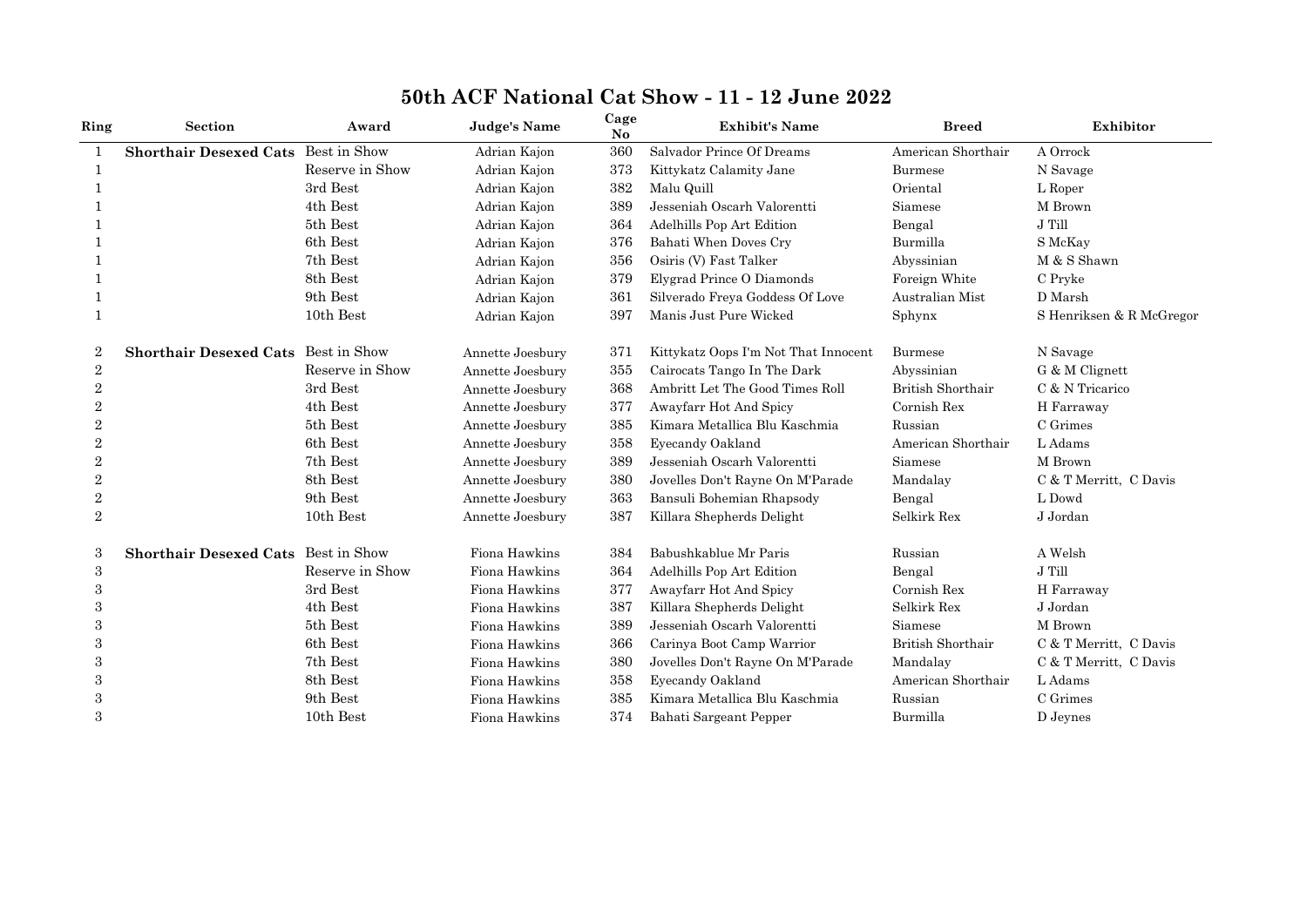| Ring           | <b>Section</b>                | Award           | Judge's Name     | Cage<br>N <sub>o</sub> | <b>Exhibit's Name</b>                | <b>Breed</b>       | Exhibitor                |
|----------------|-------------------------------|-----------------|------------------|------------------------|--------------------------------------|--------------------|--------------------------|
| $\overline{4}$ | <b>Shorthair Desexed Cats</b> | Best in Show    | Chris Lowe       | 384                    | Babushkablue Mr Paris                | Russian            | A Welsh                  |
| 4              |                               | Reserve in Show | Chris Lowe       | 367                    | Ambritt Smarty Marty                 | British Shorthair  | <b>B</b> Harbour         |
| 4              |                               | 3rd Best        | Chris Lowe       | 360                    | Salvador Prince Of Dreams            | American Shorthair | A Orrock                 |
|                |                               | 4th Best        | Chris Lowe       | 355                    | Cairocats Tango In The Dark          | Abyssinian         | G & M Clignett           |
|                |                               | 5th Best        | Chris Lowe       | 373                    | Kittykatz Calamity Jane              | Burmese            | N Savage                 |
|                |                               | 6th Best        | Chris Lowe       | 377                    | Awayfarr Hot And Spicy               | Cornish Rex        | H Farraway               |
|                |                               | 7th Best        | Chris Lowe       | 387                    | Killara Shepherds Delight            | Selkirk Rex        | J Jordan                 |
|                |                               | 8th Best        | Chris Lowe       | 380                    | Jovelles Don't Rayne On M'Parade     | Mandalay           | C & T Merritt, C Davis   |
|                |                               | 9th Best        | Chris Lowe       | 362                    | Benzots Lady Yuuki                   | Bengal             | L Keevers                |
| $\overline{4}$ |                               | 10th Best       | Chris Lowe       | 358                    | Eyecandy Oakland                     | American Shorthair | L Adams                  |
| 5              | <b>Shorthair Desexed Cats</b> | Best in Show    | Sue Barr         | 372.1                  | Bunratty Against All Odds            | <b>Burmese</b>     | F Ransley                |
| 5              |                               | Reserve in Show | Sue Barr         | 384                    | Babushkablue Mr Paris                | Russian            | A Welsh                  |
| 5              |                               | 3rd Best        | Sue Barr         | 356                    | Osiris (V) Fast Talker               | Abyssinian         | M & S Shawn              |
| 5              |                               | 4th Best        | Sue Barr         | 377                    | Awayfarr Hot And Spicy               | Cornish Rex        | H Farraway               |
| 5              |                               | 5th Best        | Sue Barr         | 380                    | Jovelles Don't Rayne On M'Parade     | Mandalay           | C & T Merritt, C Davis   |
| 5              |                               | 6th Best        | Sue Barr         | 367                    | Ambritt Smarty Marty                 | British Shorthair  | <b>B</b> Harbour         |
| 5              |                               | 7th Best        | Sue Barr         | 387                    | Killara Shepherds Delight            | Selkirk Rex        | J Jordan                 |
| 5              |                               | 8th Best        | Sue Barr         | 397                    | Manis Just Pure Wicked               | Sphynx             | S Henriksen & R McGregor |
| 5              |                               | 9th Best        | Sue Barr         | 374                    | Bahati Sargeant Pepper               | Burmilla           | D Jeynes                 |
| 5              |                               | 10th Best       | Sue Barr         | 389                    | Jesseniah Oscarh Valorentti          | Siamese            | M Brown                  |
| 6              | <b>Shorthair Desexed Cats</b> | Best in Show    | Janis Christison | 355                    | Cairocats Tango In The Dark          | Abyssinian         | G & M Clignett           |
| 6              |                               | Reserve in Show | Janis Christison | 371                    | Kittykatz Oops I'm Not That Innocent | <b>Burmese</b>     | N Savage                 |
| 6              |                               | 3rd Best        | Janis Christison | 364                    | Adelhills Pop Art Edition            | Bengal             | J Till                   |
| 6              |                               | 4th Best        | Janis Christison | 380                    | Jovelles Don't Rayne On M'Parade     | Mandalay           | C & T Merritt, C Davis   |
| 6              |                               | 5th Best        | Janis Christison | 366                    | Carinya Boot Camp Warrior            | British Shorthair  | C & T Merritt, C Davis   |
|                |                               | 6th Best        | Janis Christison | 374                    | Bahati Sargeant Pepper               | Burmilla           | D Jeynes                 |
| 6              |                               | 7th Best        | Janis Christison | 358                    | Eyecandy Oakland                     | American Shorthair | L Adams                  |
|                |                               | 8th Best        | Janis Christison | 372.1                  | Bunratty Against All Odds            | <b>Burmese</b>     | F Ransley                |
|                |                               | 9th Best        | Janis Christison | 385                    | Kimara Metallica Blu Kaschmia        | Russian            | C Grimes                 |
| 6              |                               | 10th Best       | Janis Christison | 367                    | <b>Ambritt Smarty Marty</b>          | British Shorthair  | <b>B</b> Harbour         |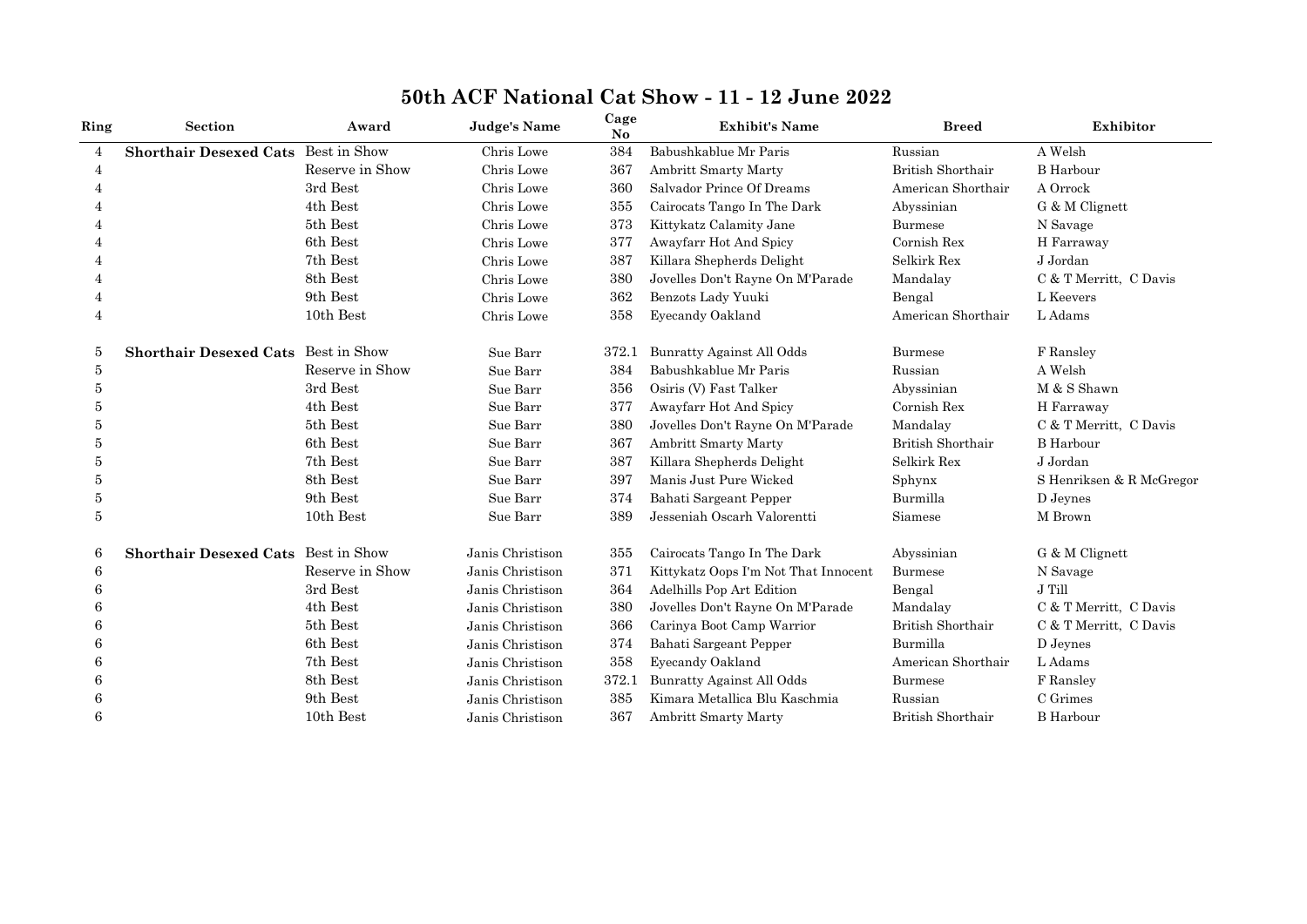| Ring           | Section        | Award           | <b>Judge's Name</b> | Cage<br>$\mathbf{N}\mathbf{o}$ | <b>Exhibit's Name</b>     | <b>Breed</b> | Exhibitor    |
|----------------|----------------|-----------------|---------------------|--------------------------------|---------------------------|--------------|--------------|
| 1              | <b>GROUP 4</b> | Best in Show    | Lyall Payne         | 5                              | Mr Pugsley                |              | L Du Vallier |
| 1              |                | Reserve in Show | Lyall Payne         | 17                             | Chessie Peake             |              | A Kathage    |
|                |                | 3rd Best        | Lyall Payne         | $\overline{4}$                 | Holy Moses And Me         |              | L Keevers    |
|                |                | 4th Best        | Lyall Payne         | 16                             | Mirabella                 |              | L Du Vallier |
|                |                | 5th Best        | Lyall Payne         | 8                              | <b>Bradley</b>            |              | J Yardley    |
|                |                | 6th Best        | Lyall Payne         | 12                             | Oreo                      |              | R Dajcic     |
|                |                | 7th Best        | Lyall Payne         | $\mathbf{1}$                   | Jack                      |              | J Yardley    |
|                |                | 8th Best        | Lyall Payne         | $\overline{2}$                 | Belanna                   |              | C Grimes     |
|                |                | 9th Best        | Lyall Payne         | 15                             | Snugglepuss               |              | T Bickerton  |
| 1              |                | 10th Best       | Lyall Payne         | 9                              | Mr Evil Knievel           |              | L Du Vallier |
| $\overline{2}$ | <b>GROUP 4</b> | Best in Show    | Wendy Hamilton      | 16                             | Mirabella                 |              | L Du Vallier |
| $\overline{2}$ |                | Reserve in Show | Wendy Hamilton      | 5                              | Mr Pugsley                |              | L Du Vallier |
| $\overline{2}$ |                | 3rd Best        | Wendy Hamilton      | 9                              | Mr Evil Knievel           |              | L Du Vallier |
| $\overline{2}$ |                | 4th Best        | Wendy Hamilton      | 10                             | Mr Teddie 4FR             |              | S White      |
| $\overline{2}$ |                | 5th Best        | Wendy Hamilton      | 3                              | Master Abominable Snowman |              | L Du Vallier |
| $\overline{2}$ |                | 6th Best        | Wendy Hamilton      | $\overline{4}$                 | Holy Moses And Me         |              | L Keevers    |
| $\overline{2}$ |                | 7th Best        | Wendy Hamilton      | 12                             | Oreo                      |              | R Dajcic     |
| $\overline{2}$ |                | 8th Best        | Wendy Hamilton      | 8                              | <b>Bradley</b>            |              | J Yardley    |
| $\sqrt{2}$     |                | 9th Best        | Wendy Hamilton      | 17                             | Chessie Peake             |              | A Kathage    |
| $\overline{2}$ |                | 10th Best       | Wendy Hamilton      | 11                             | Mr Captain Morgan         |              | L Du Vallier |
| 3              | <b>GROUP 4</b> | Best in Show    | Julie Walker        | 15                             | Snugglepuss               |              | T Bickerton  |
| 3              |                | Reserve in Show | Julie Walker        | 11                             | Mr Captain Morgan         |              | L Du Vallier |
| 3              |                | 3rd Best        | Julie Walker        | 6                              | Mr Frosty                 |              | L Du Vallier |
| 3              |                | 4th Best        | Julie Walker        | 5                              | Mr Pugsley                |              | L Du Vallier |
| 3              |                | 5th Best        | Julie Walker        | 17                             | Chessie Peake             |              | A Kathage    |
| 3              |                | 6th Best        | Julie Walker        | -1                             | Jack                      |              | J Yardley    |
| 3              |                | 7th Best        | Julie Walker        | 7                              | Miracle Lazarus           |              | L Du Vallier |
| 3              |                | 8th Best        | Julie Walker        | 16                             | Mirabella                 |              | L Du Vallier |
| 3              |                | 9th Best        | Julie Walker        | $\overline{2}$                 | Belanna                   |              | C Grimes     |
| 3              |                | 10th Best       | Julie Walker        | 8                              | <b>Bradley</b>            |              | J Yardley    |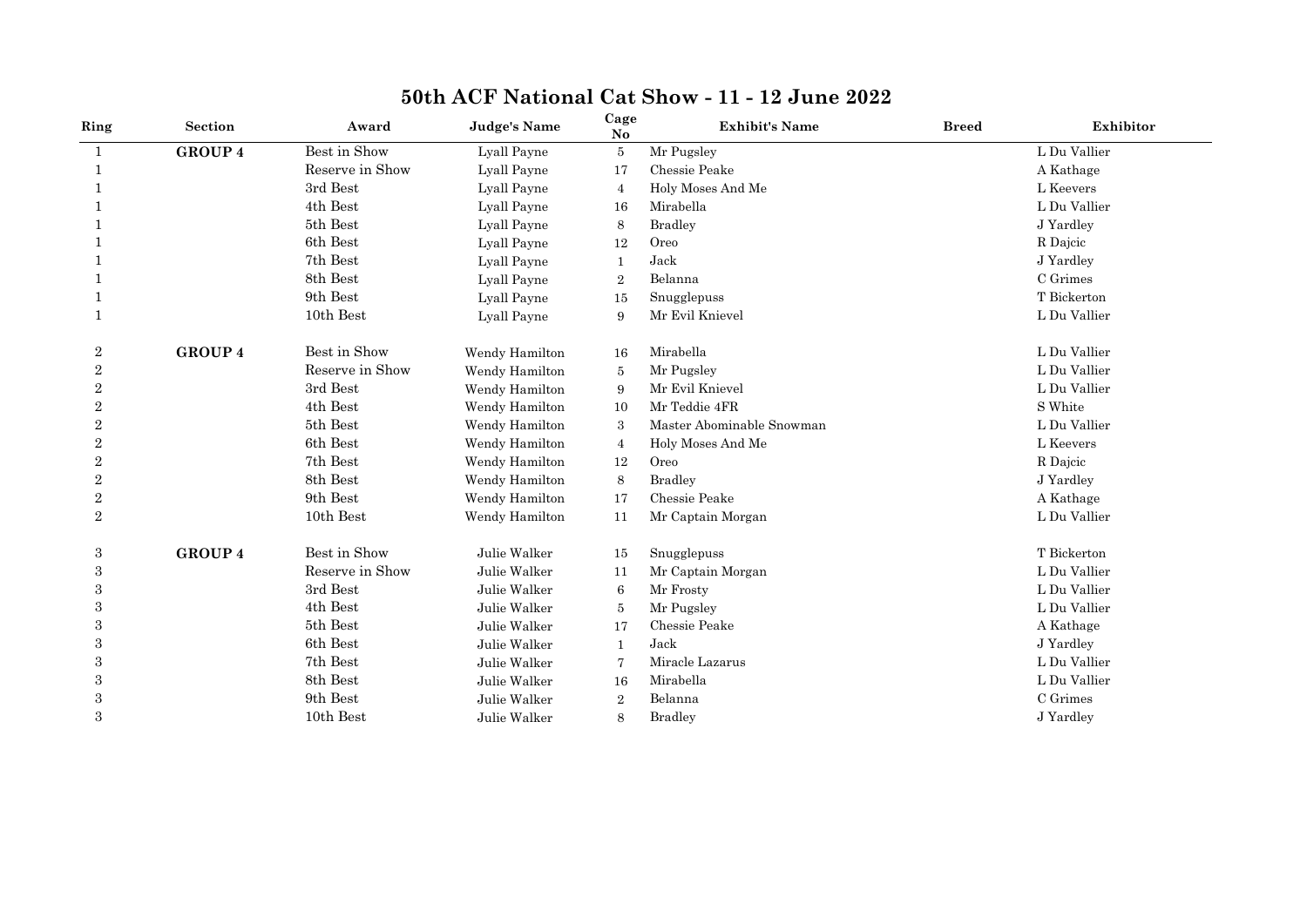| Ring           | Section        | Award           | <b>Judge's Name</b> | Cage<br>No       | <b>Exhibit's Name</b>     | <b>Breed</b> | Exhibitor    |
|----------------|----------------|-----------------|---------------------|------------------|---------------------------|--------------|--------------|
| 4              | <b>GROUP 4</b> | Best in Show    | Vickie Shields      | 5                | Mr Pugsley                |              | L Du Vallier |
| 4              |                | Reserve in Show | Vickie Shields      | $\boldsymbol{2}$ | Belanna                   |              | C Grimes     |
| 4              |                | 3rd Best        | Vickie Shields      | 1                | Jack                      |              | J Yardley    |
| 4              |                | 4th Best        | Vickie Shields      | 6                | Mr Frosty                 |              | L Du Vallier |
| 4              |                | 5th Best        | Vickie Shields      | 15               | Snugglepuss               |              | T Bickerton  |
| 4              |                | 6th Best        | Vickie Shields      | 12               | Oreo                      |              | R Dajcic     |
| 4              |                | 7th Best        | Vickie Shields      | 10               | Mr Teddie 4FR             |              | S White      |
| 4              |                | 8th Best        | Vickie Shields      | 13               | Cleopatra                 |              | L Du Vallier |
| 4              |                | 9th Best        | Vickie Shields      | 8                | <b>Bradley</b>            |              | J Yardley    |
| $\overline{4}$ |                | 10th Best       | Vickie Shields      | 3                | Master Abominable Snowman |              | L Du Vallier |
| 5              | <b>GROUP 4</b> | Best in Show    | Sue Barr            | 8                | <b>Bradley</b>            |              | J Yardley    |
| 5              |                | Reserve in Show | Sue Barr            | 5                | Mr Pugsley                |              | L Du Vallier |
| 5              |                | 3rd Best        | Sue Barr            | 3                | Master Abominable Snowman |              | L Du Vallier |
| 5              |                | 4th Best        | Sue Barr            | 1                | Jack                      |              | J Yardley    |
| 5              |                | 5th Best        | Sue Barr            | 17               | Chessie Peake             |              | A Kathage    |
| 5              |                | 6th Best        | Sue Barr            | 12               | Oreo                      |              | R Dajcic     |
| 5              |                | 7th Best        | Sue Barr            | $\overline{4}$   | Holy Moses And Me         |              | L Keevers    |
| 5              |                | 8th Best        | Sue Barr            | 9                | Mr Evil Knievel           |              | L Du Vallier |
| 5              |                | 9th Best        | Sue Barr            | 7                | Miracle Lazarus           |              | L Du Vallier |
| $\bf 5$        |                | 10th Best       | Sue Barr            | 16               | Mirabella                 |              | L Du Vallier |
| 6              | <b>GROUP 4</b> | Best in Show    | Marie Mahoney       | 16               | Mirabella                 |              | L Du Vallier |
| 6              |                | Reserve in Show | Marie Mahoney       | $\overline{4}$   | Holy Moses And Me         |              | L Keevers    |
| 6              |                | 3rd Best        | Marie Mahoney       | $\mathbf{1}$     | Jack                      |              | J Yardley    |
| 6              |                | 4th Best        | Marie Mahoney       | 7                | Miracle Lazarus           |              | L Du Vallier |
| 6              |                | 5th Best        | Marie Mahoney       | 13               | Cleopatra                 |              | L Du Vallier |
| 6              |                | 6th Best        | Marie Mahoney       | 17               | Chessie Peake             |              | A Kathage    |
| 6              |                | 7th Best        | Marie Mahoney       | 11               | Mr Captain Morgan         |              | L Du Vallier |
| 6              |                | 8th Best        | Marie Mahoney       | 10               | Mr Teddie 4FR             |              | S White      |
| 6              |                | 9th Best        | Marie Mahoney       | 8                | <b>Bradley</b>            |              | J Yardley    |
| 6              |                | 10th Best       | Marie Mahoney       | $\overline{2}$   | Belanna                   |              | C Grimes     |